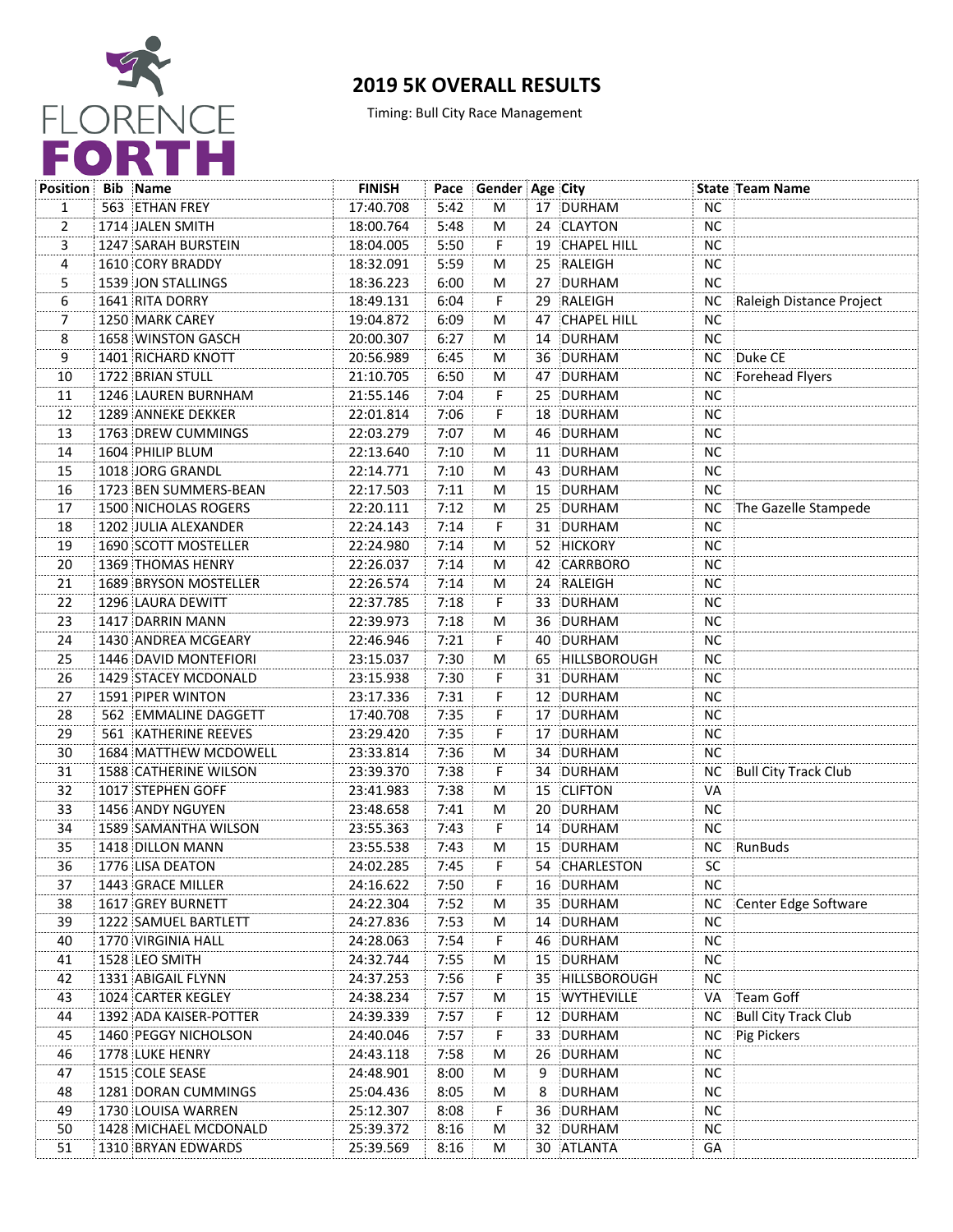| 8:17<br>F.<br>52<br>1542 AMANDA STEM<br>25:41.797<br>28 ASHEVILLE<br>NC.<br>53<br>8:18<br>F<br><b>NC</b><br>1337 JARIN FREDERICK<br>25:43.216<br>43 DURHAM<br>54<br>8:19<br><b>NC</b><br>1693 JOHN NORTHEN<br>25:46.807<br>M<br>68 CHAPEL HILL<br>55<br>8:19<br>1562 KAREN VANDERSEA<br>25:47.793<br>46 CHAPEL HILL<br>NC<br>OMSA<br>F.<br>56<br>8:19<br>1628 ZHUOQING CHANG<br>25:48.495<br>27 DURHAM<br>NC Duke IID<br>М<br>57<br>26:06.166<br>8:25<br>29 GOLDSBORO<br><b>NC</b><br><b>1686 CHRISTOPHER MCGUIRK</b><br>м<br>58<br>8:26<br>49 RALEIGH<br>26:08.163<br>NC Duke CE<br>1225 DYER BENNETT<br>м<br>8:26<br>59<br>26:09.417<br>43 DURHAM<br><b>NC</b><br>1201 MATT ABADIE<br>M<br>8:26<br>60<br>1557 DAVID TRAN<br>26:09.548<br>21 DURHAM<br>NC.<br>м<br>8:27<br>61<br>1597 JOHN WOOD<br>26:13.978<br>63 DURHAM<br><b>NC</b><br>м<br>8:29<br>62<br>1594 WYLIE WINTON<br>26:17.610<br>7 DURHAM<br><b>NC</b><br>м<br>NC<br>63<br>8:29<br>1593 TYLER WINTON<br>26:18.542<br>44 DURHAM<br>м<br>64<br>8:29<br>NC F3 Churham<br>1540 MERCER STANFIELD<br>26:18.853<br>47 DURHAM<br>М<br>8:31<br><b>NC</b><br>65<br>1514 LINDSAY SCOTT<br>26:25.032<br>27 HIGH POINT<br>F.<br>8:32<br>66<br>1602 DIANE ALLEN<br>26:26.355<br>49 DURHAM<br>NC.<br>F.<br>Carolina Friends School<br>8:34<br>67<br>1383 JENNIFER HOLLOWAY<br>26:34.383<br>50 DURHAM<br>NC.<br>F.<br>8:34<br><b>NC</b><br>68<br>1249 CATHIE CAIMANO<br>26:34.485<br>F.<br>52 HUNTERSVILLE<br>8:34<br>32 DURHAM<br>NC Duke IID<br>69<br>1637 MATIAS DI MARTINO<br>26:34.853<br>M<br>70<br>8:37<br><b>NC</b><br>26:42.659<br>13 DURHAM<br>1636 THEODORE DESSAUER<br>M<br>8:37<br>71<br>51 DURHAM<br>NC.<br>1635 MARK DESSAUER<br>26:42.968<br>M<br>8:38<br>72<br>1527 KYLE SMITH<br>26:46.997<br>38 WAKE FOREST<br>NС<br>м<br>73<br>8:39<br>1622 CALLIE CARTER<br>26:49.166<br>30 RALEIGH<br><b>NC</b><br>F.<br>Duke IID<br>74<br>26:56.946<br>8:41<br>29 DURHAM<br>NC<br>1664 JORDAN HASHEMI<br>М<br>8:46<br>Team Josh<br>75<br>1525 KELLY SMEDLEY<br>27:10.519<br>41 DURHAM<br>NC.<br>F.<br>8:49<br>76<br>1688 HECTOR MIRANDA<br>27:20.361<br>32 DURHAM<br>Flu Right By You<br>м<br>NC.<br>77<br>8:49<br><b>1518 HEATHER SETTLE</b><br>27:21.547<br>45 DURHAM<br>NС<br>F.<br>78<br>27:22.565<br>8:50<br>29 DURHAM<br>NC The Gazelle Stampede<br>1372 JON HIBSHMAN<br>М<br>79<br>8:53<br>15 DURHAM<br>NC.<br>1229 HANNAH BERNHARDT<br>27:31.715<br>F.<br><b>Bull City Track Club</b><br>80<br>8:54<br>NC.<br>1393 IVAN KAISER-POTTER<br>27:35.042<br>8<br>DURHAM<br>м<br>Team Goff<br>81<br>1029 KELSEY MARRS<br>8:55<br>25 WYTHEVILLE<br>27:38.458<br>F.<br>VA<br>Team Goff<br>82<br>1056 BRANDON WOLFORD<br>8:55<br>31 WYTHEVILLE<br>27:38.577<br>VA<br>м<br>36 CARY<br><b>Buxton Family</b><br>83<br>1621 SAMUEL BUXTON<br>27:39.585<br>8:55<br><b>NC</b><br>м<br><b>NC</b><br>84<br>8:55<br>10 DURHAM<br>1592 TULA WINTON<br>27:40.342<br>F.<br>F<br><b>NC</b><br>85<br>27:41.197<br>8:56<br>43 DURHAM<br>1590 KIM WINTON<br>86<br><b>NC</b><br>1221 LILY BARTLETT<br>27:50.305<br>8:59<br>F<br>12 DURHAM<br>87<br>27:50.480<br>8:59<br>F.<br>31 CARRBORO<br><b>NC</b><br>1663 BRYNA HARRINGTON<br>1680 JEFFERSON LANSFORD<br>27:50.643<br>8:59<br>30 CARRBORO<br>88<br>NС<br>M<br>27:51.056<br>8:59<br>10 DURHAM<br>89<br>1532 JULEAH SOMERS<br>F.<br>NC.<br><b>1624 JAKE CHAMBLISS</b><br>27:53.497<br>9:00<br>16 DURHAM<br><b>NC</b><br>90<br>м<br>9 DURHAM<br>91<br>1320 JACOB FARKAS<br>28:07.652<br>9:04<br><b>NC</b><br>М<br>1433 PATRICK MCVEIGH<br>28:07.908<br>9:04<br>57 CHAPEL HILL<br><b>NC</b><br>92<br>М<br>93<br>1319 ILENE FARKAS<br>28:08.570<br>9:05<br>F.<br>40 DURHAM<br><b>NC</b><br><b>NC</b><br>94<br>1672 MICHELLE JOHNSON<br>28:17.388<br>9:07<br>F.<br>28 DURHAM<br><b>NC</b><br>95<br>1685 LANCE MCGHEE<br>28:17.501<br>9:07<br>27 DURHAM<br>M<br>96<br>1743 KAREN ABBOTT<br>28:20.916<br>9:08<br>F.<br>37 RALEIGH<br><b>NC</b><br>97<br>1254 MICHAEL CASIO<br>28:24.402<br>9:10<br>21 HOUSTON<br>М<br>TX<br>98<br>1524 DENNIS SIZEMORE<br>28:33.898<br>9:13<br>36 WAKE FOREST<br><b>NC</b><br>м<br>Duke IID<br>99<br>9:13<br>32 DURHAM<br><b>NC</b><br>1659 CHRISTIAN HAEGER<br>28:34.278<br>M<br>1731 CALVIN WELCH<br>9:13<br>11 DURHAM<br><b>NC</b><br>Forehead Flyers<br>100<br>28:34.845<br>м<br>28:35.479<br>9:13<br>36 DURHAM<br><b>NC</b><br>101<br>1402 RACHEL KUBINSKI<br>F.<br>F<br>102<br>1665 MEGAN HATFIELD<br>28:37.583<br>9:14<br>27 DURHAM<br>NC.<br>F<br>103<br>1626 MAGGIE CHAMBLISS<br>28:39.916<br>9:15<br>15 DURHAM<br>NС<br>1483 VIKRAM PREMAKUMAR<br>9:15<br>11 DURHAM<br><b>NC</b><br>104<br>28:41.864<br>Μ<br>F<br>37 DURHAM<br>1567 BRIGITTE VAUGHN<br>9:16<br><b>NC</b><br>105<br>28:45.623<br>106<br>1470 BRIAN PARKER<br>28:48.611<br>9:17<br>60 TIMBERLAKE<br>NC.<br>M<br>1356 BRIAN HANCZARYK<br>28:50.699<br>9:18<br>40 DURHAM<br>NC.<br>107<br>M<br>108<br>1357 KATIE HANCZARYK<br>28:50.941<br>9:18<br>F<br>41 DURHAM<br>NC.<br>1490 JOAQUIN REALE<br>109<br>28:54.239<br>9:19<br>10 DURHAM<br>NC.<br>M<br>1581 LAURA WESSELL | <b>Position Bib Name</b> |  | <b>FINISH</b> |      | Pace Gender Age City |                 |    | <b>State Team Name</b> |
|-----------------------------------------------------------------------------------------------------------------------------------------------------------------------------------------------------------------------------------------------------------------------------------------------------------------------------------------------------------------------------------------------------------------------------------------------------------------------------------------------------------------------------------------------------------------------------------------------------------------------------------------------------------------------------------------------------------------------------------------------------------------------------------------------------------------------------------------------------------------------------------------------------------------------------------------------------------------------------------------------------------------------------------------------------------------------------------------------------------------------------------------------------------------------------------------------------------------------------------------------------------------------------------------------------------------------------------------------------------------------------------------------------------------------------------------------------------------------------------------------------------------------------------------------------------------------------------------------------------------------------------------------------------------------------------------------------------------------------------------------------------------------------------------------------------------------------------------------------------------------------------------------------------------------------------------------------------------------------------------------------------------------------------------------------------------------------------------------------------------------------------------------------------------------------------------------------------------------------------------------------------------------------------------------------------------------------------------------------------------------------------------------------------------------------------------------------------------------------------------------------------------------------------------------------------------------------------------------------------------------------------------------------------------------------------------------------------------------------------------------------------------------------------------------------------------------------------------------------------------------------------------------------------------------------------------------------------------------------------------------------------------------------------------------------------------------------------------------------------------------------------------------------------------------------------------------------------------------------------------------------------------------------------------------------------------------------------------------------------------------------------------------------------------------------------------------------------------------------------------------------------------------------------------------------------------------------------------------------------------------------------------------------------------------------------------------------------------------------------------------------------------------------------------------------------------------------------------------------------------------------------------------------------------------------------------------------------------------------------------------------------------------------------------------------------------------------------------------------------------------------------------------------------------------------------------------------------------------------------------------------------------------------------------------------------------------------------------------------------------------------------------------------------------------------------------------------------------------------------------------------------------------------------------------------------------------------------------------------------------------------------------------------------------------------------------------------------------------------------------------------------------------------------------------------------------------------------------------------------------------------------------------------------------------------------------------------------------------------------------------------------------------------------------------------------------|--------------------------|--|---------------|------|----------------------|-----------------|----|------------------------|
|                                                                                                                                                                                                                                                                                                                                                                                                                                                                                                                                                                                                                                                                                                                                                                                                                                                                                                                                                                                                                                                                                                                                                                                                                                                                                                                                                                                                                                                                                                                                                                                                                                                                                                                                                                                                                                                                                                                                                                                                                                                                                                                                                                                                                                                                                                                                                                                                                                                                                                                                                                                                                                                                                                                                                                                                                                                                                                                                                                                                                                                                                                                                                                                                                                                                                                                                                                                                                                                                                                                                                                                                                                                                                                                                                                                                                                                                                                                                                                                                                                                                                                                                                                                                                                                                                                                                                                                                                                                                                                                                                                                                                                                                                                                                                                                                                                                                                                                                                                                                                                                                 |                          |  |               |      |                      |                 |    |                        |
|                                                                                                                                                                                                                                                                                                                                                                                                                                                                                                                                                                                                                                                                                                                                                                                                                                                                                                                                                                                                                                                                                                                                                                                                                                                                                                                                                                                                                                                                                                                                                                                                                                                                                                                                                                                                                                                                                                                                                                                                                                                                                                                                                                                                                                                                                                                                                                                                                                                                                                                                                                                                                                                                                                                                                                                                                                                                                                                                                                                                                                                                                                                                                                                                                                                                                                                                                                                                                                                                                                                                                                                                                                                                                                                                                                                                                                                                                                                                                                                                                                                                                                                                                                                                                                                                                                                                                                                                                                                                                                                                                                                                                                                                                                                                                                                                                                                                                                                                                                                                                                                                 |                          |  |               |      |                      |                 |    |                        |
|                                                                                                                                                                                                                                                                                                                                                                                                                                                                                                                                                                                                                                                                                                                                                                                                                                                                                                                                                                                                                                                                                                                                                                                                                                                                                                                                                                                                                                                                                                                                                                                                                                                                                                                                                                                                                                                                                                                                                                                                                                                                                                                                                                                                                                                                                                                                                                                                                                                                                                                                                                                                                                                                                                                                                                                                                                                                                                                                                                                                                                                                                                                                                                                                                                                                                                                                                                                                                                                                                                                                                                                                                                                                                                                                                                                                                                                                                                                                                                                                                                                                                                                                                                                                                                                                                                                                                                                                                                                                                                                                                                                                                                                                                                                                                                                                                                                                                                                                                                                                                                                                 |                          |  |               |      |                      |                 |    |                        |
|                                                                                                                                                                                                                                                                                                                                                                                                                                                                                                                                                                                                                                                                                                                                                                                                                                                                                                                                                                                                                                                                                                                                                                                                                                                                                                                                                                                                                                                                                                                                                                                                                                                                                                                                                                                                                                                                                                                                                                                                                                                                                                                                                                                                                                                                                                                                                                                                                                                                                                                                                                                                                                                                                                                                                                                                                                                                                                                                                                                                                                                                                                                                                                                                                                                                                                                                                                                                                                                                                                                                                                                                                                                                                                                                                                                                                                                                                                                                                                                                                                                                                                                                                                                                                                                                                                                                                                                                                                                                                                                                                                                                                                                                                                                                                                                                                                                                                                                                                                                                                                                                 |                          |  |               |      |                      |                 |    |                        |
|                                                                                                                                                                                                                                                                                                                                                                                                                                                                                                                                                                                                                                                                                                                                                                                                                                                                                                                                                                                                                                                                                                                                                                                                                                                                                                                                                                                                                                                                                                                                                                                                                                                                                                                                                                                                                                                                                                                                                                                                                                                                                                                                                                                                                                                                                                                                                                                                                                                                                                                                                                                                                                                                                                                                                                                                                                                                                                                                                                                                                                                                                                                                                                                                                                                                                                                                                                                                                                                                                                                                                                                                                                                                                                                                                                                                                                                                                                                                                                                                                                                                                                                                                                                                                                                                                                                                                                                                                                                                                                                                                                                                                                                                                                                                                                                                                                                                                                                                                                                                                                                                 |                          |  |               |      |                      |                 |    |                        |
|                                                                                                                                                                                                                                                                                                                                                                                                                                                                                                                                                                                                                                                                                                                                                                                                                                                                                                                                                                                                                                                                                                                                                                                                                                                                                                                                                                                                                                                                                                                                                                                                                                                                                                                                                                                                                                                                                                                                                                                                                                                                                                                                                                                                                                                                                                                                                                                                                                                                                                                                                                                                                                                                                                                                                                                                                                                                                                                                                                                                                                                                                                                                                                                                                                                                                                                                                                                                                                                                                                                                                                                                                                                                                                                                                                                                                                                                                                                                                                                                                                                                                                                                                                                                                                                                                                                                                                                                                                                                                                                                                                                                                                                                                                                                                                                                                                                                                                                                                                                                                                                                 |                          |  |               |      |                      |                 |    |                        |
|                                                                                                                                                                                                                                                                                                                                                                                                                                                                                                                                                                                                                                                                                                                                                                                                                                                                                                                                                                                                                                                                                                                                                                                                                                                                                                                                                                                                                                                                                                                                                                                                                                                                                                                                                                                                                                                                                                                                                                                                                                                                                                                                                                                                                                                                                                                                                                                                                                                                                                                                                                                                                                                                                                                                                                                                                                                                                                                                                                                                                                                                                                                                                                                                                                                                                                                                                                                                                                                                                                                                                                                                                                                                                                                                                                                                                                                                                                                                                                                                                                                                                                                                                                                                                                                                                                                                                                                                                                                                                                                                                                                                                                                                                                                                                                                                                                                                                                                                                                                                                                                                 |                          |  |               |      |                      |                 |    |                        |
|                                                                                                                                                                                                                                                                                                                                                                                                                                                                                                                                                                                                                                                                                                                                                                                                                                                                                                                                                                                                                                                                                                                                                                                                                                                                                                                                                                                                                                                                                                                                                                                                                                                                                                                                                                                                                                                                                                                                                                                                                                                                                                                                                                                                                                                                                                                                                                                                                                                                                                                                                                                                                                                                                                                                                                                                                                                                                                                                                                                                                                                                                                                                                                                                                                                                                                                                                                                                                                                                                                                                                                                                                                                                                                                                                                                                                                                                                                                                                                                                                                                                                                                                                                                                                                                                                                                                                                                                                                                                                                                                                                                                                                                                                                                                                                                                                                                                                                                                                                                                                                                                 |                          |  |               |      |                      |                 |    |                        |
|                                                                                                                                                                                                                                                                                                                                                                                                                                                                                                                                                                                                                                                                                                                                                                                                                                                                                                                                                                                                                                                                                                                                                                                                                                                                                                                                                                                                                                                                                                                                                                                                                                                                                                                                                                                                                                                                                                                                                                                                                                                                                                                                                                                                                                                                                                                                                                                                                                                                                                                                                                                                                                                                                                                                                                                                                                                                                                                                                                                                                                                                                                                                                                                                                                                                                                                                                                                                                                                                                                                                                                                                                                                                                                                                                                                                                                                                                                                                                                                                                                                                                                                                                                                                                                                                                                                                                                                                                                                                                                                                                                                                                                                                                                                                                                                                                                                                                                                                                                                                                                                                 |                          |  |               |      |                      |                 |    |                        |
|                                                                                                                                                                                                                                                                                                                                                                                                                                                                                                                                                                                                                                                                                                                                                                                                                                                                                                                                                                                                                                                                                                                                                                                                                                                                                                                                                                                                                                                                                                                                                                                                                                                                                                                                                                                                                                                                                                                                                                                                                                                                                                                                                                                                                                                                                                                                                                                                                                                                                                                                                                                                                                                                                                                                                                                                                                                                                                                                                                                                                                                                                                                                                                                                                                                                                                                                                                                                                                                                                                                                                                                                                                                                                                                                                                                                                                                                                                                                                                                                                                                                                                                                                                                                                                                                                                                                                                                                                                                                                                                                                                                                                                                                                                                                                                                                                                                                                                                                                                                                                                                                 |                          |  |               |      |                      |                 |    |                        |
|                                                                                                                                                                                                                                                                                                                                                                                                                                                                                                                                                                                                                                                                                                                                                                                                                                                                                                                                                                                                                                                                                                                                                                                                                                                                                                                                                                                                                                                                                                                                                                                                                                                                                                                                                                                                                                                                                                                                                                                                                                                                                                                                                                                                                                                                                                                                                                                                                                                                                                                                                                                                                                                                                                                                                                                                                                                                                                                                                                                                                                                                                                                                                                                                                                                                                                                                                                                                                                                                                                                                                                                                                                                                                                                                                                                                                                                                                                                                                                                                                                                                                                                                                                                                                                                                                                                                                                                                                                                                                                                                                                                                                                                                                                                                                                                                                                                                                                                                                                                                                                                                 |                          |  |               |      |                      |                 |    |                        |
|                                                                                                                                                                                                                                                                                                                                                                                                                                                                                                                                                                                                                                                                                                                                                                                                                                                                                                                                                                                                                                                                                                                                                                                                                                                                                                                                                                                                                                                                                                                                                                                                                                                                                                                                                                                                                                                                                                                                                                                                                                                                                                                                                                                                                                                                                                                                                                                                                                                                                                                                                                                                                                                                                                                                                                                                                                                                                                                                                                                                                                                                                                                                                                                                                                                                                                                                                                                                                                                                                                                                                                                                                                                                                                                                                                                                                                                                                                                                                                                                                                                                                                                                                                                                                                                                                                                                                                                                                                                                                                                                                                                                                                                                                                                                                                                                                                                                                                                                                                                                                                                                 |                          |  |               |      |                      |                 |    |                        |
|                                                                                                                                                                                                                                                                                                                                                                                                                                                                                                                                                                                                                                                                                                                                                                                                                                                                                                                                                                                                                                                                                                                                                                                                                                                                                                                                                                                                                                                                                                                                                                                                                                                                                                                                                                                                                                                                                                                                                                                                                                                                                                                                                                                                                                                                                                                                                                                                                                                                                                                                                                                                                                                                                                                                                                                                                                                                                                                                                                                                                                                                                                                                                                                                                                                                                                                                                                                                                                                                                                                                                                                                                                                                                                                                                                                                                                                                                                                                                                                                                                                                                                                                                                                                                                                                                                                                                                                                                                                                                                                                                                                                                                                                                                                                                                                                                                                                                                                                                                                                                                                                 |                          |  |               |      |                      |                 |    |                        |
|                                                                                                                                                                                                                                                                                                                                                                                                                                                                                                                                                                                                                                                                                                                                                                                                                                                                                                                                                                                                                                                                                                                                                                                                                                                                                                                                                                                                                                                                                                                                                                                                                                                                                                                                                                                                                                                                                                                                                                                                                                                                                                                                                                                                                                                                                                                                                                                                                                                                                                                                                                                                                                                                                                                                                                                                                                                                                                                                                                                                                                                                                                                                                                                                                                                                                                                                                                                                                                                                                                                                                                                                                                                                                                                                                                                                                                                                                                                                                                                                                                                                                                                                                                                                                                                                                                                                                                                                                                                                                                                                                                                                                                                                                                                                                                                                                                                                                                                                                                                                                                                                 |                          |  |               |      |                      |                 |    |                        |
|                                                                                                                                                                                                                                                                                                                                                                                                                                                                                                                                                                                                                                                                                                                                                                                                                                                                                                                                                                                                                                                                                                                                                                                                                                                                                                                                                                                                                                                                                                                                                                                                                                                                                                                                                                                                                                                                                                                                                                                                                                                                                                                                                                                                                                                                                                                                                                                                                                                                                                                                                                                                                                                                                                                                                                                                                                                                                                                                                                                                                                                                                                                                                                                                                                                                                                                                                                                                                                                                                                                                                                                                                                                                                                                                                                                                                                                                                                                                                                                                                                                                                                                                                                                                                                                                                                                                                                                                                                                                                                                                                                                                                                                                                                                                                                                                                                                                                                                                                                                                                                                                 |                          |  |               |      |                      |                 |    |                        |
|                                                                                                                                                                                                                                                                                                                                                                                                                                                                                                                                                                                                                                                                                                                                                                                                                                                                                                                                                                                                                                                                                                                                                                                                                                                                                                                                                                                                                                                                                                                                                                                                                                                                                                                                                                                                                                                                                                                                                                                                                                                                                                                                                                                                                                                                                                                                                                                                                                                                                                                                                                                                                                                                                                                                                                                                                                                                                                                                                                                                                                                                                                                                                                                                                                                                                                                                                                                                                                                                                                                                                                                                                                                                                                                                                                                                                                                                                                                                                                                                                                                                                                                                                                                                                                                                                                                                                                                                                                                                                                                                                                                                                                                                                                                                                                                                                                                                                                                                                                                                                                                                 |                          |  |               |      |                      |                 |    |                        |
|                                                                                                                                                                                                                                                                                                                                                                                                                                                                                                                                                                                                                                                                                                                                                                                                                                                                                                                                                                                                                                                                                                                                                                                                                                                                                                                                                                                                                                                                                                                                                                                                                                                                                                                                                                                                                                                                                                                                                                                                                                                                                                                                                                                                                                                                                                                                                                                                                                                                                                                                                                                                                                                                                                                                                                                                                                                                                                                                                                                                                                                                                                                                                                                                                                                                                                                                                                                                                                                                                                                                                                                                                                                                                                                                                                                                                                                                                                                                                                                                                                                                                                                                                                                                                                                                                                                                                                                                                                                                                                                                                                                                                                                                                                                                                                                                                                                                                                                                                                                                                                                                 |                          |  |               |      |                      |                 |    |                        |
|                                                                                                                                                                                                                                                                                                                                                                                                                                                                                                                                                                                                                                                                                                                                                                                                                                                                                                                                                                                                                                                                                                                                                                                                                                                                                                                                                                                                                                                                                                                                                                                                                                                                                                                                                                                                                                                                                                                                                                                                                                                                                                                                                                                                                                                                                                                                                                                                                                                                                                                                                                                                                                                                                                                                                                                                                                                                                                                                                                                                                                                                                                                                                                                                                                                                                                                                                                                                                                                                                                                                                                                                                                                                                                                                                                                                                                                                                                                                                                                                                                                                                                                                                                                                                                                                                                                                                                                                                                                                                                                                                                                                                                                                                                                                                                                                                                                                                                                                                                                                                                                                 |                          |  |               |      |                      |                 |    |                        |
|                                                                                                                                                                                                                                                                                                                                                                                                                                                                                                                                                                                                                                                                                                                                                                                                                                                                                                                                                                                                                                                                                                                                                                                                                                                                                                                                                                                                                                                                                                                                                                                                                                                                                                                                                                                                                                                                                                                                                                                                                                                                                                                                                                                                                                                                                                                                                                                                                                                                                                                                                                                                                                                                                                                                                                                                                                                                                                                                                                                                                                                                                                                                                                                                                                                                                                                                                                                                                                                                                                                                                                                                                                                                                                                                                                                                                                                                                                                                                                                                                                                                                                                                                                                                                                                                                                                                                                                                                                                                                                                                                                                                                                                                                                                                                                                                                                                                                                                                                                                                                                                                 |                          |  |               |      |                      |                 |    |                        |
|                                                                                                                                                                                                                                                                                                                                                                                                                                                                                                                                                                                                                                                                                                                                                                                                                                                                                                                                                                                                                                                                                                                                                                                                                                                                                                                                                                                                                                                                                                                                                                                                                                                                                                                                                                                                                                                                                                                                                                                                                                                                                                                                                                                                                                                                                                                                                                                                                                                                                                                                                                                                                                                                                                                                                                                                                                                                                                                                                                                                                                                                                                                                                                                                                                                                                                                                                                                                                                                                                                                                                                                                                                                                                                                                                                                                                                                                                                                                                                                                                                                                                                                                                                                                                                                                                                                                                                                                                                                                                                                                                                                                                                                                                                                                                                                                                                                                                                                                                                                                                                                                 |                          |  |               |      |                      |                 |    |                        |
|                                                                                                                                                                                                                                                                                                                                                                                                                                                                                                                                                                                                                                                                                                                                                                                                                                                                                                                                                                                                                                                                                                                                                                                                                                                                                                                                                                                                                                                                                                                                                                                                                                                                                                                                                                                                                                                                                                                                                                                                                                                                                                                                                                                                                                                                                                                                                                                                                                                                                                                                                                                                                                                                                                                                                                                                                                                                                                                                                                                                                                                                                                                                                                                                                                                                                                                                                                                                                                                                                                                                                                                                                                                                                                                                                                                                                                                                                                                                                                                                                                                                                                                                                                                                                                                                                                                                                                                                                                                                                                                                                                                                                                                                                                                                                                                                                                                                                                                                                                                                                                                                 |                          |  |               |      |                      |                 |    |                        |
|                                                                                                                                                                                                                                                                                                                                                                                                                                                                                                                                                                                                                                                                                                                                                                                                                                                                                                                                                                                                                                                                                                                                                                                                                                                                                                                                                                                                                                                                                                                                                                                                                                                                                                                                                                                                                                                                                                                                                                                                                                                                                                                                                                                                                                                                                                                                                                                                                                                                                                                                                                                                                                                                                                                                                                                                                                                                                                                                                                                                                                                                                                                                                                                                                                                                                                                                                                                                                                                                                                                                                                                                                                                                                                                                                                                                                                                                                                                                                                                                                                                                                                                                                                                                                                                                                                                                                                                                                                                                                                                                                                                                                                                                                                                                                                                                                                                                                                                                                                                                                                                                 |                          |  |               |      |                      |                 |    |                        |
|                                                                                                                                                                                                                                                                                                                                                                                                                                                                                                                                                                                                                                                                                                                                                                                                                                                                                                                                                                                                                                                                                                                                                                                                                                                                                                                                                                                                                                                                                                                                                                                                                                                                                                                                                                                                                                                                                                                                                                                                                                                                                                                                                                                                                                                                                                                                                                                                                                                                                                                                                                                                                                                                                                                                                                                                                                                                                                                                                                                                                                                                                                                                                                                                                                                                                                                                                                                                                                                                                                                                                                                                                                                                                                                                                                                                                                                                                                                                                                                                                                                                                                                                                                                                                                                                                                                                                                                                                                                                                                                                                                                                                                                                                                                                                                                                                                                                                                                                                                                                                                                                 |                          |  |               |      |                      |                 |    |                        |
|                                                                                                                                                                                                                                                                                                                                                                                                                                                                                                                                                                                                                                                                                                                                                                                                                                                                                                                                                                                                                                                                                                                                                                                                                                                                                                                                                                                                                                                                                                                                                                                                                                                                                                                                                                                                                                                                                                                                                                                                                                                                                                                                                                                                                                                                                                                                                                                                                                                                                                                                                                                                                                                                                                                                                                                                                                                                                                                                                                                                                                                                                                                                                                                                                                                                                                                                                                                                                                                                                                                                                                                                                                                                                                                                                                                                                                                                                                                                                                                                                                                                                                                                                                                                                                                                                                                                                                                                                                                                                                                                                                                                                                                                                                                                                                                                                                                                                                                                                                                                                                                                 |                          |  |               |      |                      |                 |    |                        |
|                                                                                                                                                                                                                                                                                                                                                                                                                                                                                                                                                                                                                                                                                                                                                                                                                                                                                                                                                                                                                                                                                                                                                                                                                                                                                                                                                                                                                                                                                                                                                                                                                                                                                                                                                                                                                                                                                                                                                                                                                                                                                                                                                                                                                                                                                                                                                                                                                                                                                                                                                                                                                                                                                                                                                                                                                                                                                                                                                                                                                                                                                                                                                                                                                                                                                                                                                                                                                                                                                                                                                                                                                                                                                                                                                                                                                                                                                                                                                                                                                                                                                                                                                                                                                                                                                                                                                                                                                                                                                                                                                                                                                                                                                                                                                                                                                                                                                                                                                                                                                                                                 |                          |  |               |      |                      |                 |    |                        |
|                                                                                                                                                                                                                                                                                                                                                                                                                                                                                                                                                                                                                                                                                                                                                                                                                                                                                                                                                                                                                                                                                                                                                                                                                                                                                                                                                                                                                                                                                                                                                                                                                                                                                                                                                                                                                                                                                                                                                                                                                                                                                                                                                                                                                                                                                                                                                                                                                                                                                                                                                                                                                                                                                                                                                                                                                                                                                                                                                                                                                                                                                                                                                                                                                                                                                                                                                                                                                                                                                                                                                                                                                                                                                                                                                                                                                                                                                                                                                                                                                                                                                                                                                                                                                                                                                                                                                                                                                                                                                                                                                                                                                                                                                                                                                                                                                                                                                                                                                                                                                                                                 |                          |  |               |      |                      |                 |    |                        |
|                                                                                                                                                                                                                                                                                                                                                                                                                                                                                                                                                                                                                                                                                                                                                                                                                                                                                                                                                                                                                                                                                                                                                                                                                                                                                                                                                                                                                                                                                                                                                                                                                                                                                                                                                                                                                                                                                                                                                                                                                                                                                                                                                                                                                                                                                                                                                                                                                                                                                                                                                                                                                                                                                                                                                                                                                                                                                                                                                                                                                                                                                                                                                                                                                                                                                                                                                                                                                                                                                                                                                                                                                                                                                                                                                                                                                                                                                                                                                                                                                                                                                                                                                                                                                                                                                                                                                                                                                                                                                                                                                                                                                                                                                                                                                                                                                                                                                                                                                                                                                                                                 |                          |  |               |      |                      |                 |    |                        |
|                                                                                                                                                                                                                                                                                                                                                                                                                                                                                                                                                                                                                                                                                                                                                                                                                                                                                                                                                                                                                                                                                                                                                                                                                                                                                                                                                                                                                                                                                                                                                                                                                                                                                                                                                                                                                                                                                                                                                                                                                                                                                                                                                                                                                                                                                                                                                                                                                                                                                                                                                                                                                                                                                                                                                                                                                                                                                                                                                                                                                                                                                                                                                                                                                                                                                                                                                                                                                                                                                                                                                                                                                                                                                                                                                                                                                                                                                                                                                                                                                                                                                                                                                                                                                                                                                                                                                                                                                                                                                                                                                                                                                                                                                                                                                                                                                                                                                                                                                                                                                                                                 |                          |  |               |      |                      |                 |    |                        |
|                                                                                                                                                                                                                                                                                                                                                                                                                                                                                                                                                                                                                                                                                                                                                                                                                                                                                                                                                                                                                                                                                                                                                                                                                                                                                                                                                                                                                                                                                                                                                                                                                                                                                                                                                                                                                                                                                                                                                                                                                                                                                                                                                                                                                                                                                                                                                                                                                                                                                                                                                                                                                                                                                                                                                                                                                                                                                                                                                                                                                                                                                                                                                                                                                                                                                                                                                                                                                                                                                                                                                                                                                                                                                                                                                                                                                                                                                                                                                                                                                                                                                                                                                                                                                                                                                                                                                                                                                                                                                                                                                                                                                                                                                                                                                                                                                                                                                                                                                                                                                                                                 |                          |  |               |      |                      |                 |    |                        |
|                                                                                                                                                                                                                                                                                                                                                                                                                                                                                                                                                                                                                                                                                                                                                                                                                                                                                                                                                                                                                                                                                                                                                                                                                                                                                                                                                                                                                                                                                                                                                                                                                                                                                                                                                                                                                                                                                                                                                                                                                                                                                                                                                                                                                                                                                                                                                                                                                                                                                                                                                                                                                                                                                                                                                                                                                                                                                                                                                                                                                                                                                                                                                                                                                                                                                                                                                                                                                                                                                                                                                                                                                                                                                                                                                                                                                                                                                                                                                                                                                                                                                                                                                                                                                                                                                                                                                                                                                                                                                                                                                                                                                                                                                                                                                                                                                                                                                                                                                                                                                                                                 |                          |  |               |      |                      |                 |    |                        |
|                                                                                                                                                                                                                                                                                                                                                                                                                                                                                                                                                                                                                                                                                                                                                                                                                                                                                                                                                                                                                                                                                                                                                                                                                                                                                                                                                                                                                                                                                                                                                                                                                                                                                                                                                                                                                                                                                                                                                                                                                                                                                                                                                                                                                                                                                                                                                                                                                                                                                                                                                                                                                                                                                                                                                                                                                                                                                                                                                                                                                                                                                                                                                                                                                                                                                                                                                                                                                                                                                                                                                                                                                                                                                                                                                                                                                                                                                                                                                                                                                                                                                                                                                                                                                                                                                                                                                                                                                                                                                                                                                                                                                                                                                                                                                                                                                                                                                                                                                                                                                                                                 |                          |  |               |      |                      |                 |    |                        |
|                                                                                                                                                                                                                                                                                                                                                                                                                                                                                                                                                                                                                                                                                                                                                                                                                                                                                                                                                                                                                                                                                                                                                                                                                                                                                                                                                                                                                                                                                                                                                                                                                                                                                                                                                                                                                                                                                                                                                                                                                                                                                                                                                                                                                                                                                                                                                                                                                                                                                                                                                                                                                                                                                                                                                                                                                                                                                                                                                                                                                                                                                                                                                                                                                                                                                                                                                                                                                                                                                                                                                                                                                                                                                                                                                                                                                                                                                                                                                                                                                                                                                                                                                                                                                                                                                                                                                                                                                                                                                                                                                                                                                                                                                                                                                                                                                                                                                                                                                                                                                                                                 |                          |  |               |      |                      |                 |    |                        |
|                                                                                                                                                                                                                                                                                                                                                                                                                                                                                                                                                                                                                                                                                                                                                                                                                                                                                                                                                                                                                                                                                                                                                                                                                                                                                                                                                                                                                                                                                                                                                                                                                                                                                                                                                                                                                                                                                                                                                                                                                                                                                                                                                                                                                                                                                                                                                                                                                                                                                                                                                                                                                                                                                                                                                                                                                                                                                                                                                                                                                                                                                                                                                                                                                                                                                                                                                                                                                                                                                                                                                                                                                                                                                                                                                                                                                                                                                                                                                                                                                                                                                                                                                                                                                                                                                                                                                                                                                                                                                                                                                                                                                                                                                                                                                                                                                                                                                                                                                                                                                                                                 |                          |  |               |      |                      |                 |    |                        |
|                                                                                                                                                                                                                                                                                                                                                                                                                                                                                                                                                                                                                                                                                                                                                                                                                                                                                                                                                                                                                                                                                                                                                                                                                                                                                                                                                                                                                                                                                                                                                                                                                                                                                                                                                                                                                                                                                                                                                                                                                                                                                                                                                                                                                                                                                                                                                                                                                                                                                                                                                                                                                                                                                                                                                                                                                                                                                                                                                                                                                                                                                                                                                                                                                                                                                                                                                                                                                                                                                                                                                                                                                                                                                                                                                                                                                                                                                                                                                                                                                                                                                                                                                                                                                                                                                                                                                                                                                                                                                                                                                                                                                                                                                                                                                                                                                                                                                                                                                                                                                                                                 |                          |  |               |      |                      |                 |    |                        |
|                                                                                                                                                                                                                                                                                                                                                                                                                                                                                                                                                                                                                                                                                                                                                                                                                                                                                                                                                                                                                                                                                                                                                                                                                                                                                                                                                                                                                                                                                                                                                                                                                                                                                                                                                                                                                                                                                                                                                                                                                                                                                                                                                                                                                                                                                                                                                                                                                                                                                                                                                                                                                                                                                                                                                                                                                                                                                                                                                                                                                                                                                                                                                                                                                                                                                                                                                                                                                                                                                                                                                                                                                                                                                                                                                                                                                                                                                                                                                                                                                                                                                                                                                                                                                                                                                                                                                                                                                                                                                                                                                                                                                                                                                                                                                                                                                                                                                                                                                                                                                                                                 |                          |  |               |      |                      |                 |    |                        |
|                                                                                                                                                                                                                                                                                                                                                                                                                                                                                                                                                                                                                                                                                                                                                                                                                                                                                                                                                                                                                                                                                                                                                                                                                                                                                                                                                                                                                                                                                                                                                                                                                                                                                                                                                                                                                                                                                                                                                                                                                                                                                                                                                                                                                                                                                                                                                                                                                                                                                                                                                                                                                                                                                                                                                                                                                                                                                                                                                                                                                                                                                                                                                                                                                                                                                                                                                                                                                                                                                                                                                                                                                                                                                                                                                                                                                                                                                                                                                                                                                                                                                                                                                                                                                                                                                                                                                                                                                                                                                                                                                                                                                                                                                                                                                                                                                                                                                                                                                                                                                                                                 |                          |  |               |      |                      |                 |    |                        |
|                                                                                                                                                                                                                                                                                                                                                                                                                                                                                                                                                                                                                                                                                                                                                                                                                                                                                                                                                                                                                                                                                                                                                                                                                                                                                                                                                                                                                                                                                                                                                                                                                                                                                                                                                                                                                                                                                                                                                                                                                                                                                                                                                                                                                                                                                                                                                                                                                                                                                                                                                                                                                                                                                                                                                                                                                                                                                                                                                                                                                                                                                                                                                                                                                                                                                                                                                                                                                                                                                                                                                                                                                                                                                                                                                                                                                                                                                                                                                                                                                                                                                                                                                                                                                                                                                                                                                                                                                                                                                                                                                                                                                                                                                                                                                                                                                                                                                                                                                                                                                                                                 |                          |  |               |      |                      |                 |    |                        |
|                                                                                                                                                                                                                                                                                                                                                                                                                                                                                                                                                                                                                                                                                                                                                                                                                                                                                                                                                                                                                                                                                                                                                                                                                                                                                                                                                                                                                                                                                                                                                                                                                                                                                                                                                                                                                                                                                                                                                                                                                                                                                                                                                                                                                                                                                                                                                                                                                                                                                                                                                                                                                                                                                                                                                                                                                                                                                                                                                                                                                                                                                                                                                                                                                                                                                                                                                                                                                                                                                                                                                                                                                                                                                                                                                                                                                                                                                                                                                                                                                                                                                                                                                                                                                                                                                                                                                                                                                                                                                                                                                                                                                                                                                                                                                                                                                                                                                                                                                                                                                                                                 |                          |  |               |      |                      |                 |    |                        |
|                                                                                                                                                                                                                                                                                                                                                                                                                                                                                                                                                                                                                                                                                                                                                                                                                                                                                                                                                                                                                                                                                                                                                                                                                                                                                                                                                                                                                                                                                                                                                                                                                                                                                                                                                                                                                                                                                                                                                                                                                                                                                                                                                                                                                                                                                                                                                                                                                                                                                                                                                                                                                                                                                                                                                                                                                                                                                                                                                                                                                                                                                                                                                                                                                                                                                                                                                                                                                                                                                                                                                                                                                                                                                                                                                                                                                                                                                                                                                                                                                                                                                                                                                                                                                                                                                                                                                                                                                                                                                                                                                                                                                                                                                                                                                                                                                                                                                                                                                                                                                                                                 |                          |  |               |      |                      |                 |    |                        |
|                                                                                                                                                                                                                                                                                                                                                                                                                                                                                                                                                                                                                                                                                                                                                                                                                                                                                                                                                                                                                                                                                                                                                                                                                                                                                                                                                                                                                                                                                                                                                                                                                                                                                                                                                                                                                                                                                                                                                                                                                                                                                                                                                                                                                                                                                                                                                                                                                                                                                                                                                                                                                                                                                                                                                                                                                                                                                                                                                                                                                                                                                                                                                                                                                                                                                                                                                                                                                                                                                                                                                                                                                                                                                                                                                                                                                                                                                                                                                                                                                                                                                                                                                                                                                                                                                                                                                                                                                                                                                                                                                                                                                                                                                                                                                                                                                                                                                                                                                                                                                                                                 |                          |  |               |      |                      |                 |    |                        |
|                                                                                                                                                                                                                                                                                                                                                                                                                                                                                                                                                                                                                                                                                                                                                                                                                                                                                                                                                                                                                                                                                                                                                                                                                                                                                                                                                                                                                                                                                                                                                                                                                                                                                                                                                                                                                                                                                                                                                                                                                                                                                                                                                                                                                                                                                                                                                                                                                                                                                                                                                                                                                                                                                                                                                                                                                                                                                                                                                                                                                                                                                                                                                                                                                                                                                                                                                                                                                                                                                                                                                                                                                                                                                                                                                                                                                                                                                                                                                                                                                                                                                                                                                                                                                                                                                                                                                                                                                                                                                                                                                                                                                                                                                                                                                                                                                                                                                                                                                                                                                                                                 |                          |  |               |      |                      |                 |    |                        |
|                                                                                                                                                                                                                                                                                                                                                                                                                                                                                                                                                                                                                                                                                                                                                                                                                                                                                                                                                                                                                                                                                                                                                                                                                                                                                                                                                                                                                                                                                                                                                                                                                                                                                                                                                                                                                                                                                                                                                                                                                                                                                                                                                                                                                                                                                                                                                                                                                                                                                                                                                                                                                                                                                                                                                                                                                                                                                                                                                                                                                                                                                                                                                                                                                                                                                                                                                                                                                                                                                                                                                                                                                                                                                                                                                                                                                                                                                                                                                                                                                                                                                                                                                                                                                                                                                                                                                                                                                                                                                                                                                                                                                                                                                                                                                                                                                                                                                                                                                                                                                                                                 |                          |  |               |      |                      |                 |    |                        |
|                                                                                                                                                                                                                                                                                                                                                                                                                                                                                                                                                                                                                                                                                                                                                                                                                                                                                                                                                                                                                                                                                                                                                                                                                                                                                                                                                                                                                                                                                                                                                                                                                                                                                                                                                                                                                                                                                                                                                                                                                                                                                                                                                                                                                                                                                                                                                                                                                                                                                                                                                                                                                                                                                                                                                                                                                                                                                                                                                                                                                                                                                                                                                                                                                                                                                                                                                                                                                                                                                                                                                                                                                                                                                                                                                                                                                                                                                                                                                                                                                                                                                                                                                                                                                                                                                                                                                                                                                                                                                                                                                                                                                                                                                                                                                                                                                                                                                                                                                                                                                                                                 |                          |  |               |      |                      |                 |    |                        |
|                                                                                                                                                                                                                                                                                                                                                                                                                                                                                                                                                                                                                                                                                                                                                                                                                                                                                                                                                                                                                                                                                                                                                                                                                                                                                                                                                                                                                                                                                                                                                                                                                                                                                                                                                                                                                                                                                                                                                                                                                                                                                                                                                                                                                                                                                                                                                                                                                                                                                                                                                                                                                                                                                                                                                                                                                                                                                                                                                                                                                                                                                                                                                                                                                                                                                                                                                                                                                                                                                                                                                                                                                                                                                                                                                                                                                                                                                                                                                                                                                                                                                                                                                                                                                                                                                                                                                                                                                                                                                                                                                                                                                                                                                                                                                                                                                                                                                                                                                                                                                                                                 |                          |  |               |      |                      |                 |    |                        |
|                                                                                                                                                                                                                                                                                                                                                                                                                                                                                                                                                                                                                                                                                                                                                                                                                                                                                                                                                                                                                                                                                                                                                                                                                                                                                                                                                                                                                                                                                                                                                                                                                                                                                                                                                                                                                                                                                                                                                                                                                                                                                                                                                                                                                                                                                                                                                                                                                                                                                                                                                                                                                                                                                                                                                                                                                                                                                                                                                                                                                                                                                                                                                                                                                                                                                                                                                                                                                                                                                                                                                                                                                                                                                                                                                                                                                                                                                                                                                                                                                                                                                                                                                                                                                                                                                                                                                                                                                                                                                                                                                                                                                                                                                                                                                                                                                                                                                                                                                                                                                                                                 |                          |  |               |      |                      |                 |    |                        |
|                                                                                                                                                                                                                                                                                                                                                                                                                                                                                                                                                                                                                                                                                                                                                                                                                                                                                                                                                                                                                                                                                                                                                                                                                                                                                                                                                                                                                                                                                                                                                                                                                                                                                                                                                                                                                                                                                                                                                                                                                                                                                                                                                                                                                                                                                                                                                                                                                                                                                                                                                                                                                                                                                                                                                                                                                                                                                                                                                                                                                                                                                                                                                                                                                                                                                                                                                                                                                                                                                                                                                                                                                                                                                                                                                                                                                                                                                                                                                                                                                                                                                                                                                                                                                                                                                                                                                                                                                                                                                                                                                                                                                                                                                                                                                                                                                                                                                                                                                                                                                                                                 |                          |  |               |      |                      |                 |    |                        |
|                                                                                                                                                                                                                                                                                                                                                                                                                                                                                                                                                                                                                                                                                                                                                                                                                                                                                                                                                                                                                                                                                                                                                                                                                                                                                                                                                                                                                                                                                                                                                                                                                                                                                                                                                                                                                                                                                                                                                                                                                                                                                                                                                                                                                                                                                                                                                                                                                                                                                                                                                                                                                                                                                                                                                                                                                                                                                                                                                                                                                                                                                                                                                                                                                                                                                                                                                                                                                                                                                                                                                                                                                                                                                                                                                                                                                                                                                                                                                                                                                                                                                                                                                                                                                                                                                                                                                                                                                                                                                                                                                                                                                                                                                                                                                                                                                                                                                                                                                                                                                                                                 |                          |  |               |      |                      |                 |    |                        |
|                                                                                                                                                                                                                                                                                                                                                                                                                                                                                                                                                                                                                                                                                                                                                                                                                                                                                                                                                                                                                                                                                                                                                                                                                                                                                                                                                                                                                                                                                                                                                                                                                                                                                                                                                                                                                                                                                                                                                                                                                                                                                                                                                                                                                                                                                                                                                                                                                                                                                                                                                                                                                                                                                                                                                                                                                                                                                                                                                                                                                                                                                                                                                                                                                                                                                                                                                                                                                                                                                                                                                                                                                                                                                                                                                                                                                                                                                                                                                                                                                                                                                                                                                                                                                                                                                                                                                                                                                                                                                                                                                                                                                                                                                                                                                                                                                                                                                                                                                                                                                                                                 |                          |  |               |      |                      |                 |    |                        |
|                                                                                                                                                                                                                                                                                                                                                                                                                                                                                                                                                                                                                                                                                                                                                                                                                                                                                                                                                                                                                                                                                                                                                                                                                                                                                                                                                                                                                                                                                                                                                                                                                                                                                                                                                                                                                                                                                                                                                                                                                                                                                                                                                                                                                                                                                                                                                                                                                                                                                                                                                                                                                                                                                                                                                                                                                                                                                                                                                                                                                                                                                                                                                                                                                                                                                                                                                                                                                                                                                                                                                                                                                                                                                                                                                                                                                                                                                                                                                                                                                                                                                                                                                                                                                                                                                                                                                                                                                                                                                                                                                                                                                                                                                                                                                                                                                                                                                                                                                                                                                                                                 |                          |  |               |      |                      |                 |    |                        |
|                                                                                                                                                                                                                                                                                                                                                                                                                                                                                                                                                                                                                                                                                                                                                                                                                                                                                                                                                                                                                                                                                                                                                                                                                                                                                                                                                                                                                                                                                                                                                                                                                                                                                                                                                                                                                                                                                                                                                                                                                                                                                                                                                                                                                                                                                                                                                                                                                                                                                                                                                                                                                                                                                                                                                                                                                                                                                                                                                                                                                                                                                                                                                                                                                                                                                                                                                                                                                                                                                                                                                                                                                                                                                                                                                                                                                                                                                                                                                                                                                                                                                                                                                                                                                                                                                                                                                                                                                                                                                                                                                                                                                                                                                                                                                                                                                                                                                                                                                                                                                                                                 |                          |  |               |      |                      |                 |    |                        |
|                                                                                                                                                                                                                                                                                                                                                                                                                                                                                                                                                                                                                                                                                                                                                                                                                                                                                                                                                                                                                                                                                                                                                                                                                                                                                                                                                                                                                                                                                                                                                                                                                                                                                                                                                                                                                                                                                                                                                                                                                                                                                                                                                                                                                                                                                                                                                                                                                                                                                                                                                                                                                                                                                                                                                                                                                                                                                                                                                                                                                                                                                                                                                                                                                                                                                                                                                                                                                                                                                                                                                                                                                                                                                                                                                                                                                                                                                                                                                                                                                                                                                                                                                                                                                                                                                                                                                                                                                                                                                                                                                                                                                                                                                                                                                                                                                                                                                                                                                                                                                                                                 |                          |  |               |      |                      |                 |    |                        |
|                                                                                                                                                                                                                                                                                                                                                                                                                                                                                                                                                                                                                                                                                                                                                                                                                                                                                                                                                                                                                                                                                                                                                                                                                                                                                                                                                                                                                                                                                                                                                                                                                                                                                                                                                                                                                                                                                                                                                                                                                                                                                                                                                                                                                                                                                                                                                                                                                                                                                                                                                                                                                                                                                                                                                                                                                                                                                                                                                                                                                                                                                                                                                                                                                                                                                                                                                                                                                                                                                                                                                                                                                                                                                                                                                                                                                                                                                                                                                                                                                                                                                                                                                                                                                                                                                                                                                                                                                                                                                                                                                                                                                                                                                                                                                                                                                                                                                                                                                                                                                                                                 |                          |  |               |      |                      |                 |    |                        |
|                                                                                                                                                                                                                                                                                                                                                                                                                                                                                                                                                                                                                                                                                                                                                                                                                                                                                                                                                                                                                                                                                                                                                                                                                                                                                                                                                                                                                                                                                                                                                                                                                                                                                                                                                                                                                                                                                                                                                                                                                                                                                                                                                                                                                                                                                                                                                                                                                                                                                                                                                                                                                                                                                                                                                                                                                                                                                                                                                                                                                                                                                                                                                                                                                                                                                                                                                                                                                                                                                                                                                                                                                                                                                                                                                                                                                                                                                                                                                                                                                                                                                                                                                                                                                                                                                                                                                                                                                                                                                                                                                                                                                                                                                                                                                                                                                                                                                                                                                                                                                                                                 |                          |  |               |      |                      |                 |    |                        |
|                                                                                                                                                                                                                                                                                                                                                                                                                                                                                                                                                                                                                                                                                                                                                                                                                                                                                                                                                                                                                                                                                                                                                                                                                                                                                                                                                                                                                                                                                                                                                                                                                                                                                                                                                                                                                                                                                                                                                                                                                                                                                                                                                                                                                                                                                                                                                                                                                                                                                                                                                                                                                                                                                                                                                                                                                                                                                                                                                                                                                                                                                                                                                                                                                                                                                                                                                                                                                                                                                                                                                                                                                                                                                                                                                                                                                                                                                                                                                                                                                                                                                                                                                                                                                                                                                                                                                                                                                                                                                                                                                                                                                                                                                                                                                                                                                                                                                                                                                                                                                                                                 |                          |  |               |      |                      |                 |    |                        |
|                                                                                                                                                                                                                                                                                                                                                                                                                                                                                                                                                                                                                                                                                                                                                                                                                                                                                                                                                                                                                                                                                                                                                                                                                                                                                                                                                                                                                                                                                                                                                                                                                                                                                                                                                                                                                                                                                                                                                                                                                                                                                                                                                                                                                                                                                                                                                                                                                                                                                                                                                                                                                                                                                                                                                                                                                                                                                                                                                                                                                                                                                                                                                                                                                                                                                                                                                                                                                                                                                                                                                                                                                                                                                                                                                                                                                                                                                                                                                                                                                                                                                                                                                                                                                                                                                                                                                                                                                                                                                                                                                                                                                                                                                                                                                                                                                                                                                                                                                                                                                                                                 |                          |  |               |      |                      |                 |    |                        |
|                                                                                                                                                                                                                                                                                                                                                                                                                                                                                                                                                                                                                                                                                                                                                                                                                                                                                                                                                                                                                                                                                                                                                                                                                                                                                                                                                                                                                                                                                                                                                                                                                                                                                                                                                                                                                                                                                                                                                                                                                                                                                                                                                                                                                                                                                                                                                                                                                                                                                                                                                                                                                                                                                                                                                                                                                                                                                                                                                                                                                                                                                                                                                                                                                                                                                                                                                                                                                                                                                                                                                                                                                                                                                                                                                                                                                                                                                                                                                                                                                                                                                                                                                                                                                                                                                                                                                                                                                                                                                                                                                                                                                                                                                                                                                                                                                                                                                                                                                                                                                                                                 |                          |  |               |      |                      |                 |    |                        |
|                                                                                                                                                                                                                                                                                                                                                                                                                                                                                                                                                                                                                                                                                                                                                                                                                                                                                                                                                                                                                                                                                                                                                                                                                                                                                                                                                                                                                                                                                                                                                                                                                                                                                                                                                                                                                                                                                                                                                                                                                                                                                                                                                                                                                                                                                                                                                                                                                                                                                                                                                                                                                                                                                                                                                                                                                                                                                                                                                                                                                                                                                                                                                                                                                                                                                                                                                                                                                                                                                                                                                                                                                                                                                                                                                                                                                                                                                                                                                                                                                                                                                                                                                                                                                                                                                                                                                                                                                                                                                                                                                                                                                                                                                                                                                                                                                                                                                                                                                                                                                                                                 |                          |  |               |      |                      |                 |    |                        |
|                                                                                                                                                                                                                                                                                                                                                                                                                                                                                                                                                                                                                                                                                                                                                                                                                                                                                                                                                                                                                                                                                                                                                                                                                                                                                                                                                                                                                                                                                                                                                                                                                                                                                                                                                                                                                                                                                                                                                                                                                                                                                                                                                                                                                                                                                                                                                                                                                                                                                                                                                                                                                                                                                                                                                                                                                                                                                                                                                                                                                                                                                                                                                                                                                                                                                                                                                                                                                                                                                                                                                                                                                                                                                                                                                                                                                                                                                                                                                                                                                                                                                                                                                                                                                                                                                                                                                                                                                                                                                                                                                                                                                                                                                                                                                                                                                                                                                                                                                                                                                                                                 | 110                      |  | 28:54.728     | 9:19 | F                    | 50 HILLSBOROUGH | NС |                        |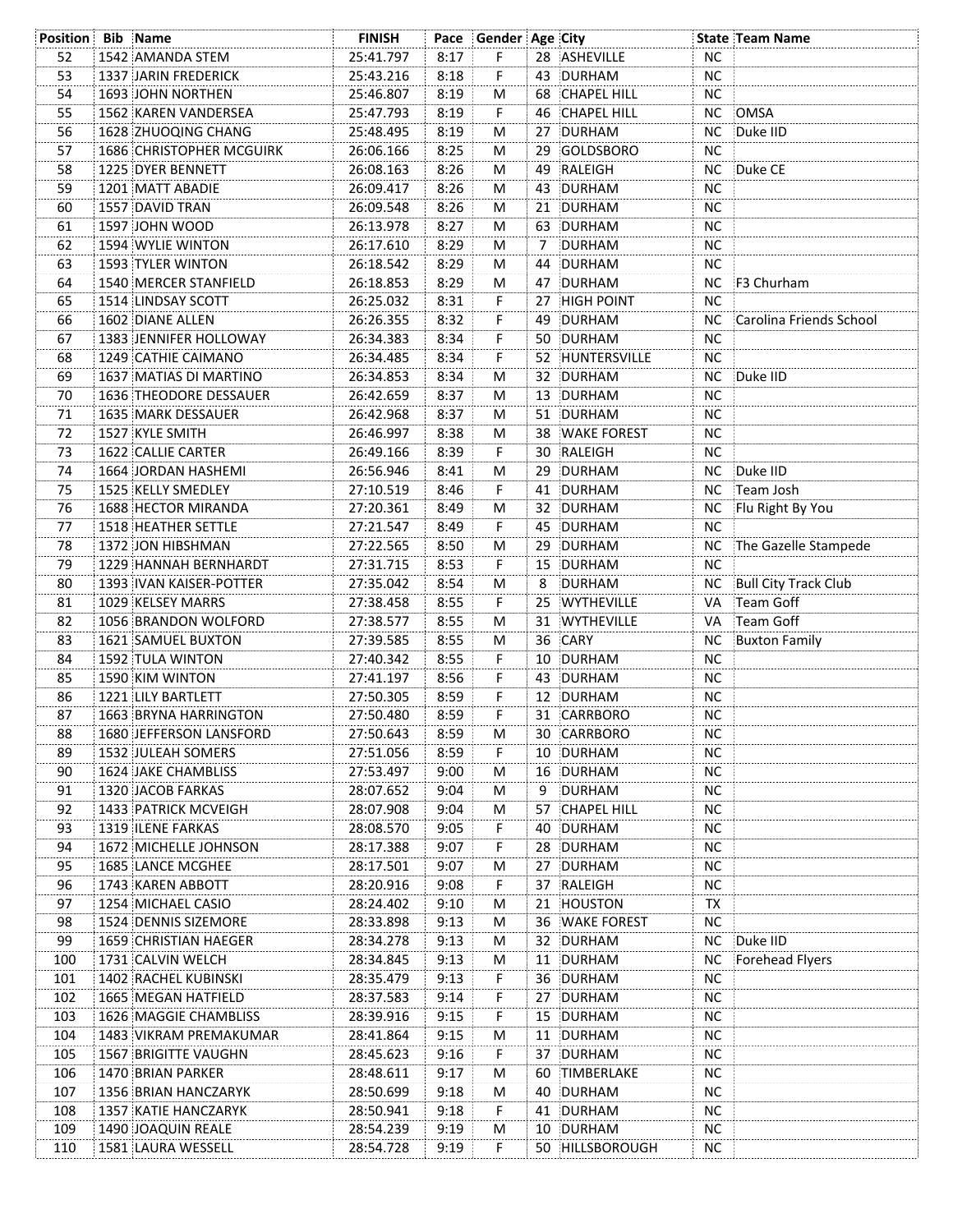| Position Bib Name |                             | <b>FINISH</b> |       | Pace Gender Age City |    |                     |           | <b>State Team Name</b> |
|-------------------|-----------------------------|---------------|-------|----------------------|----|---------------------|-----------|------------------------|
| 111               | 1687 NOAH MECAGNI           | 28:56.488     | 9:20  | М                    |    | 10 DURHAM           | <b>NC</b> |                        |
| 112               | 1368 LUCY HENRY             | 28:57.439     | 9:20  | F                    |    | 41 CARRBORO         | <b>NC</b> |                        |
| 113               | 1260 SHEFALI CHRISTOPHER    | 29:00.751     | 9:21  | F                    |    | 35 DURHAM           |           | NC ElonRUNS            |
| 114               | 1656 MEGAN FRITZ            | 29:03.024     | 9:22  | F                    |    | 31 RALEIGH          | NC        | ElonRUNS               |
| 115               | 1654 EMILY FONKE            | 29:03.474     | 9:22  | F                    |    | 31 RALEIGH          | NC.       | ElonRUNS               |
| 116               | 1719 JENNIFER STARK         | 29:03.885     | 9:22  | F                    |    | 39 CHAPEL HILL      | <b>NC</b> |                        |
| 117               | 1055 MALLORY WALSH          | 29:04.658     | 9:23  | F                    |    | 32 RICHMOND         | VA        | El Steve-o             |
| 118               | 1030 DUSTIN MASSEY          | 29:04.811     | 9:23  | M                    |    | 32 RICHMOND         | VA        | <b>El Steve-o</b>      |
| 119               | 1529 MARTIN SMITH           | 29:07.933     | 9:24  | M                    |    | 48 DURHAM           | NС        |                        |
| 120               | 1733 LANE WHITE             | 29:11.771     | 9:25  | F.                   |    | 30 DURHAM           | <b>NC</b> |                        |
| 121               | 1640 SARA DORN              | 29:11.782     | 9:25  | F                    |    | 31 HILLSBOROUGH     | <b>NC</b> |                        |
| 122               | 1576 RICK WARNER            | 29:13.653     | 9:25  | м                    |    | 56 FORT MILL        | SC        |                        |
| 123               | 1574 CALEB WARNER           | 29:13.670     | 9:25  | М                    |    | 25 DURHAM           | NC        |                        |
| 124               | 1534 TAMARA SOMERS          | 29:13.950     | 9:25  | F.                   |    | 41 DURHAM           | <b>NC</b> |                        |
| 125               | 1452 JOAN MUNNE             | 29:14.615     | 9:26  | F,                   |    | 50 DURHAM           | <b>NC</b> |                        |
|                   | 1301 RAFAELA DRAKE          |               | 9:27  | F.                   |    |                     | NС        |                        |
| 126               | 1729 RACHEL WALTZ           | 29:19.771     | 9:28  |                      |    | 12 DURHAM           | NС        |                        |
| 127               |                             | 29:22.002     |       | F,                   |    | 39 DURHAM           |           |                        |
| 128               | 1649 KURT EULER             | 29:22.085     | 9:28  | M                    |    | 45 DURHAM           | NС        |                        |
| 129               | 1330 LIBBY FLOWE            | 29:23.246     | 9:29  | F.                   |    | 14 DURHAM           | NС        |                        |
| 130               | 1454 MAYRA NAVARRO          | 29:28.832     | 9:30  | F.                   |    | 19 DURHAM           | NС        |                        |
| 131               | <b>1675 BRITTAIN KENNEY</b> | 29:32.697     | 9:32  | F.                   |    | 35 CHARLOTTE        | NC        | Pig Pickers            |
| 132               | 1674 BRETT JORDAN           | 29:40.096     | 9:34  | F                    |    | 34 CREEDMOOR        | <b>NC</b> |                        |
| 133               | 1338 HEATHER FROGGATT       | 29:42.666     | 9:35  | F                    |    | 25 DURHAM           | <b>NC</b> |                        |
| 134               | 1227 SAM BERNHARD           | 29:42.903     | 9:35  | м                    |    | 24 DURHAM           |           | NC Flu Right By You    |
| 135               | 1748 MARIMIKAEL SEIBERT     | 29:45.557     | 9:36  | F.                   |    | 24 CHAPEL HILL      | NС        |                        |
| 136               | 1259 TONY CHAVEZ            | 29:48.558     | 9:37  | M                    |    | 48 DURHAM           | <b>NC</b> |                        |
| 137               | 1660 CAIT HAMELE            | 29:54.779     | 9:39  | F                    |    | 26 DURHAM           |           | NC Flu Right By You    |
| 138               | 1344 JACK GEREND            | 30:06.439     | 9:43  | M                    |    | 11 DURHAM           | <b>NC</b> |                        |
| 139               | 1274 ESTHER COONLEY         | 30:10.647     | 9:44  | F                    |    | 12 DURHAM           | <b>NC</b> |                        |
| 140               | 1598 WENDY WOODS            | 30:12.016     | 9:45  | F                    |    | 60 DURHAM           | <b>NC</b> |                        |
| 141               | 1509 GUILLERMO SANCHEZ      | 30:13.762     | 9:45  | М                    | 49 | CHAPEL HILL         | <b>NC</b> |                        |
| 142               | 1322 BETHZAIDA FERNANDEZ    | 30:22.018     | 9:48  | F                    |    | 51 DURHAM           | <b>NC</b> |                        |
| 143               | 1737 SARAH WOLFF            | 30:24.732     | 9:48  | F                    |    | 38 DURHAM           |           | NC RunBuds             |
| 144               | 1341 KATIE GANDEE           | 30:27.357     | 9:49  | F                    |    | 23 MEBANE           | <b>NC</b> |                        |
| 145               | 1400 DIANA KNECHTEL         | 30:27.664     | 9:49  | F                    |    | 66 CHAPEL HILL      | <b>NC</b> |                        |
| 146               | 1355 JOSIE HAILE            | 30:37.368     | 9:53  | F                    |    | 13 DURHAM           | <b>NC</b> |                        |
| 147               | 1451 ANGELA MUIRURI         | 30:45.348     | 9:55  | F                    |    | 41 DURHAM           | NС        |                        |
| 148               | 1354 ADAM HAILE             | 30:50.204     | 9:57  | М                    |    | 44 DURHAM           | <b>NC</b> |                        |
| 149               | 1219 CLARE BARRINGTON       | 30:51.081     | 9:57  | F                    |    | 43 DURHAM           | <b>NC</b> |                        |
| 150               | 1231 JESSE BOWLING          | 30:52.837     | 9:57  | М                    |    | 43 DURHAM           | <b>NC</b> | Forehead Flyers        |
| 151               | 1595 JAMES WISE             | 30:55.938     | 9:58  | М                    |    | 33 DURHAM           | <b>NC</b> |                        |
| 152               | 1237 HAILEY BROWN           | 31:03.320     | 10:01 | F                    |    | 24 DURHAM           | <b>NC</b> |                        |
| 153               | 1394 MCCALLUM KEATS         | 31:04.981     | 10:01 | F                    | 14 | <b>DURHAM</b>       | <b>NC</b> |                        |
| 154               | 1506 JEANNE RYAN            | 31:15.532     | 10:05 | F                    |    | 58 DURHAM           | <b>NC</b> |                        |
| 155               | 1009 JANE DENION            | 31:20.538     | 10:06 | F                    | 62 | <b>WEST WYOMING</b> | PA        | Team Fall Risk         |
| 156               | 1421 JOHN MASER             | 31:24.302     | 10:08 | М                    | 41 | APEX                | <b>NC</b> |                        |
| 157               | 1427 CLAIRE MCCORMICK       | 31:26.310     | 10:08 | F                    | 28 | DURHAM              | <b>NC</b> |                        |
| 158               | 1516 LORRAINE SEASE         | 31:32.479     | 10:10 | F                    | 43 | DURHAM              | <b>NC</b> |                        |
| 159               | 1526 ERIC SMITH             | 31:41.531     | 10:13 | М                    |    | 56 RALEIGH          | <b>NC</b> | Duke CE                |
| 160               | 1771 LIBBY VAUGHN           | 31:47.325     | 10:15 | F                    | 47 | HILLSBOROUGH        | <b>NC</b> |                        |
|                   |                             |               |       |                      |    |                     |           |                        |
| 161               | <b>1630 HENRY CLARKE</b>    | 31:52.148     | 10:17 | М                    | 9  | CARRBORO            | NС        |                        |
| 162               | 1261 BEN CLARKE             | 31:54.777     | 10:17 | М                    | 49 | CHAPEL HILL         | <b>NC</b> |                        |
| 163               | 1230 LIS BERNHARDT          | 31:56.566     | 10:18 | F                    |    | 35 DURHAM           | <b>NC</b> |                        |
| 164               | 1726 SARAH THUESEN          | 31:56.596     | 10:18 | F                    |    | 45 CARRBORO         | <b>NC</b> |                        |
| 165               | 1436 JOE MELLIERE           | 31:56.990     | 10:18 | M                    | 32 | DURHAM              | NС        |                        |
| 166               | 1385 LEAH HOUDE             | 31:58.665     | 10:19 | F                    | 44 | DURHAM              | NС        | Duke CE                |
| 167               | 1412 LYNN LEUBUSCHER        | 31:58.891     | 10:19 | F                    | 49 | DURHAM              | NС        |                        |
| 168               | 1481 DANA POWERS            | 32:21.321     | 10:26 | F                    |    | 52 DURHAM           | <b>NC</b> | RunBuds                |
| 169               | <b>1586 PORTER WILLIAMS</b> | 32:24.111     | 10:27 | M                    |    | 12 CATAWBA          | SC        | Pig Pickers            |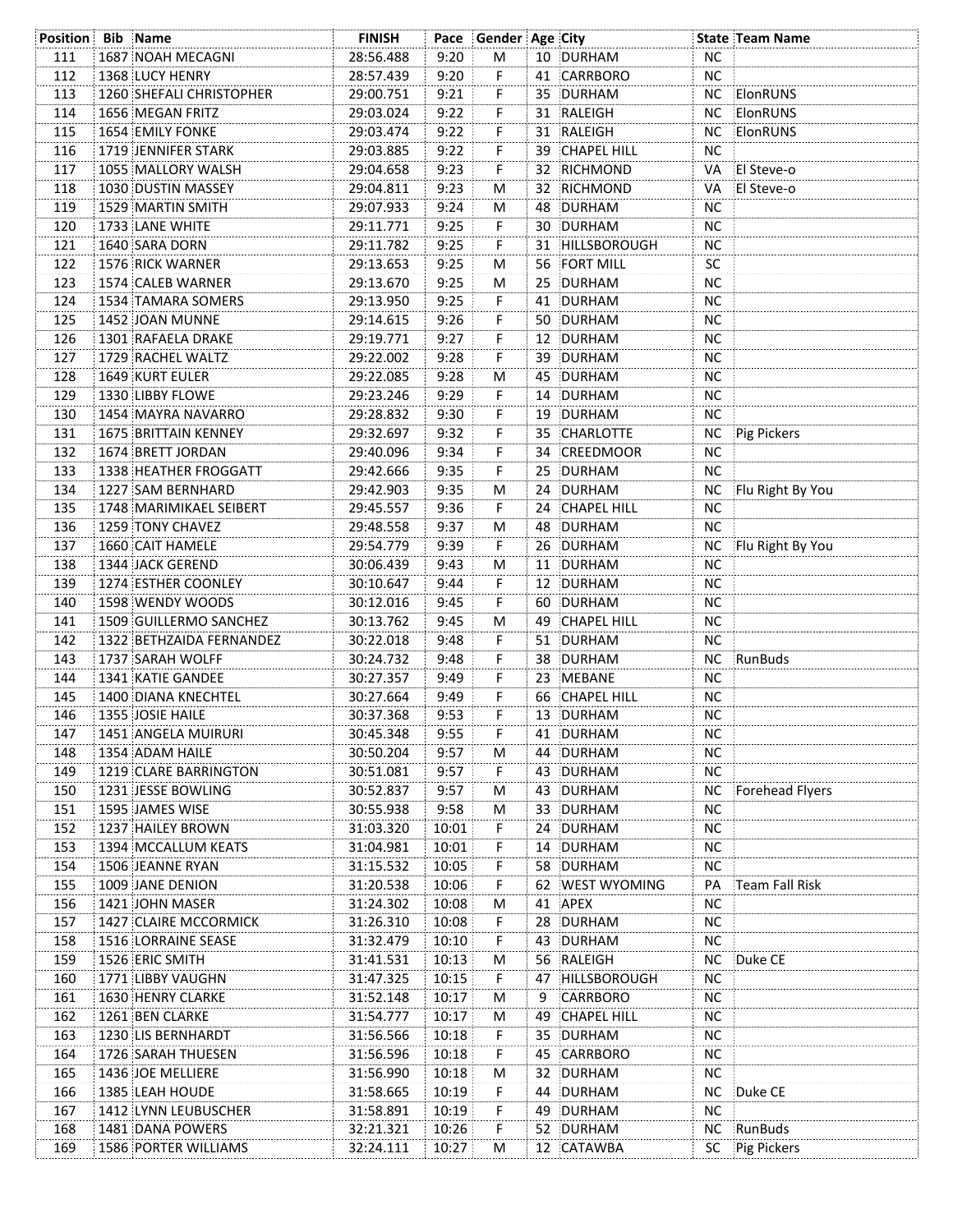| <b>Position Bib Name</b> |                                | <b>FINISH</b> |       | Pace Gender Age City |    |                     |           | <b>State Team Name</b>    |
|--------------------------|--------------------------------|---------------|-------|----------------------|----|---------------------|-----------|---------------------------|
| 170                      | <b>1475 STEPHANIE PETERSON</b> | 32:32.198     | 10:30 | F.                   |    | 37 PITTSBORO        | NC .      | UNC Kenan-Flagler         |
| 171                      | 1054 JIM VOLLINS               | 32:36.543     | 10:31 | M                    |    | 50 CHAPEL HILL      | <b>NC</b> | <b>Bull City Spartans</b> |
| 172                      | 1329 EVA FLOWE                 | 32:37.103     | 10:31 | F.                   |    | 16 DURHAM           | <b>NC</b> |                           |
| 173                      | 450 KAREN STEGMAN              | 32:40.583     | 10:32 | F.                   |    | 49 CHAPEL HILL      | <b>NC</b> |                           |
| 174                      | 1473 JAMIE PARLIER             | 32:41.711     | 10:33 | F.                   |    | 29 DURHAM           | <b>NC</b> |                           |
| 175                      | 1361 BROOK HEATON              | 32:48.471     | 10:35 | F.                   |    | 35 DURHAM           | NC.       | Flu Right By You          |
| 176                      | 1342 RANDI GARRETT             | 32:48.501     | 10:35 | F.                   |    | 45 HOLLY SPRINGS    | <b>NC</b> |                           |
| 177                      | 1629 KELLY CLARK               | 32:49.459     | 10:35 | F.                   |    | 62 CHAPEL HILL      | NС        |                           |
| 178                      | 1353 ROBYN GUNN                | 32:49.463     | 10:35 | F.                   |    | 42 DURHAM           | NС        |                           |
| 179                      | 1360 HONA LEE HARRINGTON       | 32:50.407     | 10:35 | F.                   |    | 55 DURHAM           | <b>NC</b> |                           |
| 180                      | 1491 SOLEI REALE               | 32:53.026     | 10:36 | F.                   | 8  | DURHAM              | <b>NC</b> |                           |
| 181                      | 1257 BEN CHAMBERS              | 32:53.348     | 10:36 | M                    |    | 28 MORRISVILLE      | NC.       | Flu Right By You          |
| 182                      | 1489 BRIAN REALE               | 32:53.702     | 10:36 | M                    |    | 48 DURHAM           | <b>NC</b> |                           |
| 183                      | 1316 JOY ELLIOTT               | 32:55.311     | 10:37 | F.                   |    | 43 CARRBORO         | ΝC        |                           |
| 184                      | 1612 JAKE BRENNAN              | 32:56.202     | 10:37 | M                    | 9  | DURHAM              | <b>NC</b> |                           |
| 185                      | 1228 GWYNETH BERNHARDT         | 32:56.354     | 10:37 | F.                   |    | 11 DURHAM           | NС        |                           |
| 186                      | 1362 NICHOLAS HEATON           | 32:59.494     | 10:38 | М                    |    | 34 DURHAM           | NC.       | Flu Right By You          |
| 187                      | 1582 SARAH WESSELL             | 32:59.988     | 10:38 | F.                   |    | 42 CHAPEL HILL      | NC.       |                           |
| 188                      | 1605 VOLKER BLUM               | 33:00.122     | 10:39 | М                    |    | 48 DURHAM           | <b>NC</b> |                           |
| 189                      | 1213 ZOE BAKKER                | 33:05.856     | 10:40 | F.                   |    | 23 DURHAM           | <b>NC</b> |                           |
| 190                      | 1768 VICTORIA ROMERO           | 33:07.929     | 10:41 | F                    |    | 49 RALEIGH          | <b>NC</b> |                           |
| 191                      | 1614 KERRY BROCK               | 33:07.965     | 10:41 | F.                   |    | 43 DURHAM           | <b>NC</b> |                           |
| 192                      | 1766 KATHERINE ENG             | 33:10.265     | 10:42 | F.                   |    | 57 DURHAM           | <b>NC</b> |                           |
|                          |                                |               |       |                      |    |                     |           |                           |
| 193                      | 1262 AMELIA CLEWLEY            | 33:10.973     | 10:42 | F.                   | 6  | <b>HILLSBOROUGH</b> | <b>NC</b> |                           |
| 194                      | 1263 DEREK CLEWLEY             | 33:11.258     | 10:42 | M                    |    | 45 HILLSBOROUGH     | <b>NC</b> |                           |
| 195                      | 1522 JOE SILER                 | 33:12.072     | 10:43 | M                    |    | 29 DURHAM           |           | NC Center Edge Software   |
| 196                      | 1715 CHARLIE SOLOE             | 33:14.721     | 10:43 | M                    | 9  | DURHAM              | <b>NC</b> |                           |
| 197                      | <b>1613 STEPHANIE BRENNAN</b>  | 33:16.677     | 10:44 | F.                   |    | 41 DURHAM           | <b>NC</b> |                           |
| 198                      | 1661 WILL HANNAH               | 33:18.783     | 10:45 | M                    |    | 28 DURHAM           | <b>NC</b> |                           |
| 199                      | 1437 AARON MESSER              | 33:18.899     | 10:45 | M                    |    | 39 DURHAM           | <b>NC</b> |                           |
| 200                      | 1315 KC ELANDER                | 33:20.069     | 10:45 | F.                   |    | 62 DURHAM           | <b>NC</b> |                           |
| 201                      | 1215 CECILIA BARJA             | 33:20.848     | 10:45 | F.                   |    | 43 DURHAM           | <b>NC</b> |                           |
| 202                      | 1028 MATTHEW LONG              | 33:25.061     | 10:47 | М                    | 22 | <b>WAYNE</b>        | PA        | Team Fall Risk            |
| 203                      | 1208 RAFI ARGAO                | 33:26.675     | 10:47 | М                    | 8  | DURHAM              | <b>NC</b> |                           |
| 204                      | 1359 SOFIA HARPER              | 33:29.072     | 10:48 | F.                   |    | 32 ASHEBORO         | <b>NC</b> | El Steve-o                |
| 205                      | 1561 CAROLINE VANDERSEA        | 33:30.429     | 10:48 | F.                   |    | 11 CHAPEL HILL      | NC        | OMSA                      |
| 206                      | 1283 WEBB CUMMINGS             | 33:33.809     | 10:49 | M                    |    | 13 DURHAM           | NC.       |                           |
| 207                      | 1273 ANDREW COONLEY            | 33:42.298     | 10:52 | M                    |    | 10 DURHAM           | <b>NC</b> |                           |
| 208                      | 1570 SUSANNA VERNON            | 33:43.104     | 10:53 | F.                   |    | 11 CHAPEL HILL      | <b>NC</b> |                           |
| 209                      | 1677 PAUL KEURIAN              | 33:47.081     | 10:54 | М                    |    | 57 DURHAM           | <b>NC</b> |                           |
| 210                      | 1370 PAMELA HERBERT            | 33:47.272     | 10:54 | F.                   |    | 64 DURHAM           | <b>NC</b> |                           |
| 211                      | 1234 ERIN BRISTOW              | 33:47.995     | 10:54 | F.                   |    | 35 DURHAM           | <b>NC</b> |                           |
| 212                      | 244 MARLENA BYRNE              | 33:52.555     | 10:55 | F                    |    | 47 DURHAM           | ΝC        | RunBuds                   |
| 213                      | 1702 EMILY ROUNDY              | 33:55.787     | 10:56 | F                    |    | 33 DURHAM           | <b>NC</b> | Luka The Lion             |
| 214                      | 1711 KELLEY SEEBECK            | 33:55.843     | 10:56 | F                    |    | 29 DURHAM           | <b>NC</b> | Luka The Lion             |
| 215                      | 351 DEVI LAKHLANI              | 33:57.794     | 10:57 | F                    |    | 21 DURHAM           | <b>NC</b> |                           |
| 216                      | 1292 TRACEY DESHAZO            | 34:00.639     | 10:58 | F                    |    | 45 HURDLE MILLS     | NC.       |                           |
| 217                      | <b>1643 HEYWARD EARNHARDT</b>  | 34:00.889     | 10:58 | M                    |    | 32 RALEIGH          | NC.       | Pig Pickers               |
| 218                      | 1373 ASHER HILDEBRAND          | 34:02.616     | 10:59 | М                    |    | 38 DURHAM           | <b>NC</b> |                           |
| 219                      | 1378 JACK HIRSCHMAN            | 34:03.107     | 10:59 | М                    |    | 11 CHAPEL HILL      | NC.       | Right to a Speedy Mile    |
| 220                      | 1200 ISABELLE ABADIE           | 34:06.029     | 11:00 | F.                   |    | 10 DURHAM           | <b>NC</b> |                           |
| 221                      | 1220 RUBY BARRON               | 34:06.182     | 11:00 | F                    |    | 10 DURHAM           | <b>NC</b> |                           |
| 222                      | 1405 LEILA LADKANI             | 34:06.980     | 11:00 | F                    |    | 28 ATLANTA          | GA        |                           |
| 223                      | 1374 BLAKELY HILDEBRAND        | 34:13.689     | 11:02 | F.                   |    | 34 DURHAM           | <b>NC</b> |                           |
| 224                      | 1444 STEPHANIE MILLER          | 34:14.932     | 11:03 | F                    |    | 57 GREENSBORO       | NC.       |                           |
| 225                      | 1700 CYNTHIA RIDER             | 34:16.859     | 11:03 | F                    |    | 42 DURHAM           | <b>NC</b> |                           |
| 226                      | <b>1648 GRANT EULER</b>        | 34:17.671     | 11:04 | M                    |    | 12 DURHAM           | <b>NC</b> |                           |
| 227                      | 1647 BETSY EULER               | 34:18.263     | 11:04 | F.                   |    | 44 DURHAM           | <b>NC</b> |                           |
| 228                      | 1211 JEFF BACHAR               | 34:18.285     | 11:04 | М                    |    | 52 ASHEVILLE        | NC.       |                           |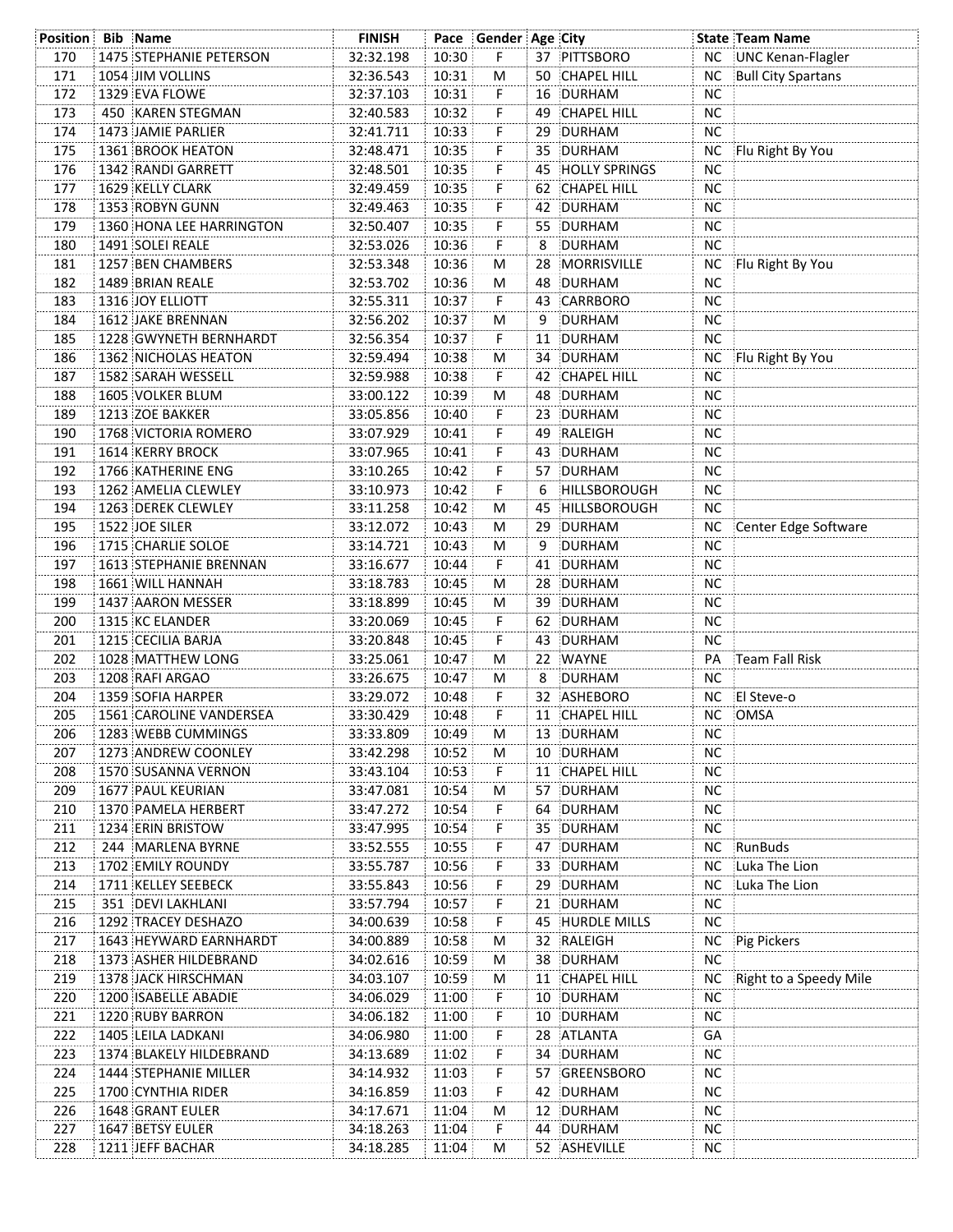| <b>Position Bib Name</b> |                             | <b>FINISH</b> |       | Pace Gender Age City |    |                    |           | <b>State Team Name</b>       |
|--------------------------|-----------------------------|---------------|-------|----------------------|----|--------------------|-----------|------------------------------|
| 229                      | 1555 SANIA TONG ARGAO       | 34:21.542     | 11:05 | F.                   |    | 40 DURHAM          | <b>NC</b> |                              |
| 230                      | 1552 ANNA THORNTON          | 34:28.136     | 11:07 | F                    |    | 34 BELLINGHAM      | WA        |                              |
| 231                      | 1537 MELINDA SQUIRES-NELSON | 34:28.250     | 11:07 | F                    |    | 47 DURHAM          | <b>NC</b> |                              |
| 232                      | 1669 SUSAN HORRELL          | 34:36.474     | 11:10 | F                    |    | 35 DURHAM          | <b>NC</b> |                              |
| 233                      | 1467 CAROLINE OZMENT        | 34:36.540     | 11:10 | F                    |    | 44 DURHAM          | <b>NC</b> |                              |
| 234                      | 1258 COBY CHAMBERS          | 34:38.084     | 11:10 | M                    |    | 11 DURHAM          | <b>NC</b> |                              |
| 235                      | 1712 MICHELLE SIEGEL        | 34:41.185     | 11:11 |                      |    | 30 DURHAM          | <b>NC</b> |                              |
| 236                      | 302 CAIT FENHAGEN           | 34:45.266     | 11:13 | F                    |    | 50 CHAPEL HILL     | NC.       |                              |
| 237                      | 1293 GINA DESORCIE          | 34:45.598     | 11:13 | F.                   |    | 27 DURHAM          |           | NC Run Sweat and Beers       |
| 238                      | 1568 KATE VERNON            | 34:48.373     | 11:14 | F                    | 9  | <b>CHAPEL HILL</b> | NC.       |                              |
| 239                      | 1504 JULIE RUSSELL          | 34:49.013     | 11:14 | F                    |    | 45 CHAPEL HILL     | NC.       |                              |
| 240                      | 1707 ANNA SACKS             | 34:54.703     | 11:15 | F                    |    | 40 CARY            | <b>NC</b> | RunBuds                      |
| 241                      | 1265 DASHIELL COHEN         | 34:58.916     | 11:17 | м                    | 8  | DURHAM             | <b>NC</b> |                              |
| 242                      | 1267 JOSH COHEN             | 34:59.811     | 11:17 | M                    |    | 41 DURHAM          | <b>NC</b> |                              |
| 243                      | <b>1569 PATRICK VERNON</b>  | 35:03.254     | 11:18 | M                    |    | 52 CHAPEL HILL     | <b>NC</b> |                              |
| 244                      | 1513 KRISTEN SCHROEDER      | 35:09.478     | 11:20 | F.                   |    | 53 GREENVILLE      | <b>SC</b> |                              |
| 245                      | 1670 KATRINA HUFF           | 35:09.914     | 11:20 | F                    |    | 23 DURHAM          |           | NC The Gazelle Stampede      |
| 246                      | 1538 ROSIE ST. GERMAIN      | 35:16.352     | 11:23 | F                    |    | 32 CHAPEL HILL     | NC.       |                              |
| 247                      | 1708 ELIZABETH SAINZ        | 35:17.012     | 11:23 | F                    |    | 42 DURHAM          |           | NC RunBuds                   |
| 248                      | 1488 MALAVI RAVINDRAN       | 35:19.519     | 11:24 | F.                   |    | 20 DURHAM          | NC.       |                              |
| 249                      | 1679 JULIA KULLA-MADER      | 35:20.051     | 11:24 | F                    |    | 40 DURHAM          |           | NC RunBuds                   |
| 250                      | 1547 CAITLIN SULLIVAN       | 35:35.250     | 11:29 | F                    |    | 31 DURHAM          | <b>NC</b> |                              |
| 251                      | 1290 LANA DENNIS            | 35:35.485     | 11:29 | F                    |    | 31 DURHAM          | <b>NC</b> |                              |
| 252                      | 1321 VALERIE FAULKNER       | 35:39.663     | 11:30 | F                    |    | 55 DURHAM          | NC.       |                              |
| 253                      | 1275 ISELA COONLEY          | 35:48.641     | 11:33 | F                    |    | 13 DURHAM          | NC.       |                              |
| 254                      | 1069 JUDE TEDDER            | 35:58.053     | 11:36 | F.                   |    | 18 SODDY DAISY     | ΤN        |                              |
| 255                      | 1623 LAWSON CHAMBERLAIN     | 35:58.751     | 11:36 |                      |    | 22 HIXSON          | ΤN        |                              |
| 256                      | 1563 RACHEL VANDERSEA       | 35:58.825     | 11:36 | M<br>F               |    | 14 CHAPEL HILL     |           | NC OMSA                      |
|                          |                             |               |       |                      |    |                    | <b>NC</b> |                              |
| 257                      | 1609 SARAH BOZYMSKI         | 35:59.037     | 11:36 | F                    |    | 13 CHAPEL HILL     | <b>NC</b> |                              |
| 258                      | 1549 KATHRYN SUMMERS        | 36:02.486     | 11:37 | F                    |    | 46 DURHAM          |           |                              |
| 259                      | 1710 ALLISON SCHMIDT        | 36:02.586     | 11:37 | F                    |    | 31 DURHAM          |           | NC Run Sweat and Beers       |
| 260                      | 1625 JAMIE CHAMBLISS        | 36:03.364     | 11:38 | F                    |    | 46 DURHAM          | NC.       |                              |
| 261                      | 1749 GABRIELLE WEAVER       | 36:03.437     | 11:38 | F                    |    | 16 GREENVILLE      | <b>NC</b> |                              |
| 262                      | 1627 WILL CHAMBLISS         | 36:03.746     | 11:38 | M                    |    | 45 DURHAM          | <b>NC</b> |                              |
| 263                      | 1404 LYDIA KWEE             | 36:04.190     | 11:38 | F.                   |    | 47 DURHAM          | <b>NC</b> |                              |
| 264                      | 1769 JENN SMITH             | 36:11.044     | 11:40 | F                    |    | 42 DURHAM          | <b>NC</b> |                              |
| 265                      | 1279 CATHY CRUM             | 36:12.512     | 11:41 | F                    |    | 36 DURHAM          |           | NC Run Sweat and Beers       |
| 266                      | 1508 CARLEY SALMON          | 36:20.212     | 11:43 | F                    |    | 31 RICHMOND        |           | VA El Steve-o                |
| 267                      | 1302 LAUREN DRINKARD        | 36:20.334     | 11:43 | F                    |    | 37 DURHAM          | <b>NC</b> |                              |
| 268                      | 1478 ELIZA PORTER           | 36:20.785     | 11:43 | F                    |    | 10 DURHAM          |           | NC Trinity Park Tribe        |
| 269                      | 1479 JEFFREY PORTER         | 36:21.093     | 11:44 | М                    |    | 49 DURHAM          | <b>NC</b> | Trinity Park Tribe           |
| 270                      | 1317 ELIZABETH EVANS        | 36:25.232     | 11:45 | F                    |    | 22 RALEIGH         | <b>NC</b> |                              |
| 271                      | 1673 MARY JONES             | 36:25.311     | 11:45 | F                    |    | 38 DURHAM          | NC        |                              |
| 272                      | 1364 MARILYN HEDGPETH       | 36:29.027     | 11:46 | F                    |    | 65 DURHAM          | NC        |                              |
| 273                      | 1497 JOCELYN ROBINSON       | 36:34.200     | 11:48 | F                    |    | 35 PURVIS          | <b>MS</b> |                              |
| 274                      | 1487 LOREN RAPP             | 36:43.671     | 11:51 | F                    | 36 | RALEIGH            | NC        |                              |
| 275                      | 1579 SAMIRA WELLEMEYER      | 36:44.243     | 11:51 | F                    |    | 38 DURHAM          | <b>NC</b> | <b>AV Sharks</b>             |
| 276                      | 1035 LIN MCDOW              | 36:44.756     | 11:51 | М                    |    | 15 BEXLEY          | OH        | Florence's Dozens of Cousins |
| 277                      | 1334 AMANDA FRATRIK         | 36:46.572     | 11:52 | F                    |    | 34 DURHAM          | NC        |                              |
| 278                      | 1335 CRAIG FRATRIK          | 36:48.263     | 11:52 | М                    |    | 34 DURHAM          | NC        |                              |
| 279                      | 1435 MYRIAM MEDINA-VERA     | 36:52.748     | 11:54 | F                    |    | 56 CARY            | <b>NC</b> |                              |
| 280                      | 1468 CARRIE PAINTER         | 37:01.399     | 11:56 | F                    |    | 47 DURHAM          | <b>NC</b> | Duke CE                      |
| 281                      | 1666 NANCY HERNDON          | 37:02.698     | 11:57 | F                    |    | 63 DURHAM          | <b>NC</b> | RunBuds                      |
| 282                      | <b>1486 SHARON PURUCKER</b> | 37:09.807     | 11:59 | F                    |    | 53 DURHAM          | <b>NC</b> | RunBuds                      |
| 283                      | 1396 EILEEN KEAVENEY        | 37:10.913     | 11:59 | F                    |    | 52 DURHAM          | <b>NC</b> |                              |
| 284                      | 1571 CORA WALDO             | 37:15.125     | 12:01 | F                    |    | 37 CATAWBA         | SC        | Pig Pickers                  |
| 285                      | 1266 ELLA COHEN             | 37:18.672     | 12:02 | F                    |    | 10 DURHAM          | <b>NC</b> |                              |
| 286                      | 1268 SARAH COHEN            | 37:19.491     | 12:02 | F                    |    | 41 DURHAM          | <b>NC</b> |                              |
| 287                      | 1536 REBECCA SPENCE         | 37:32.126     | 12:06 | F                    |    | 31 DURHAM          |           | NC RunBuds                   |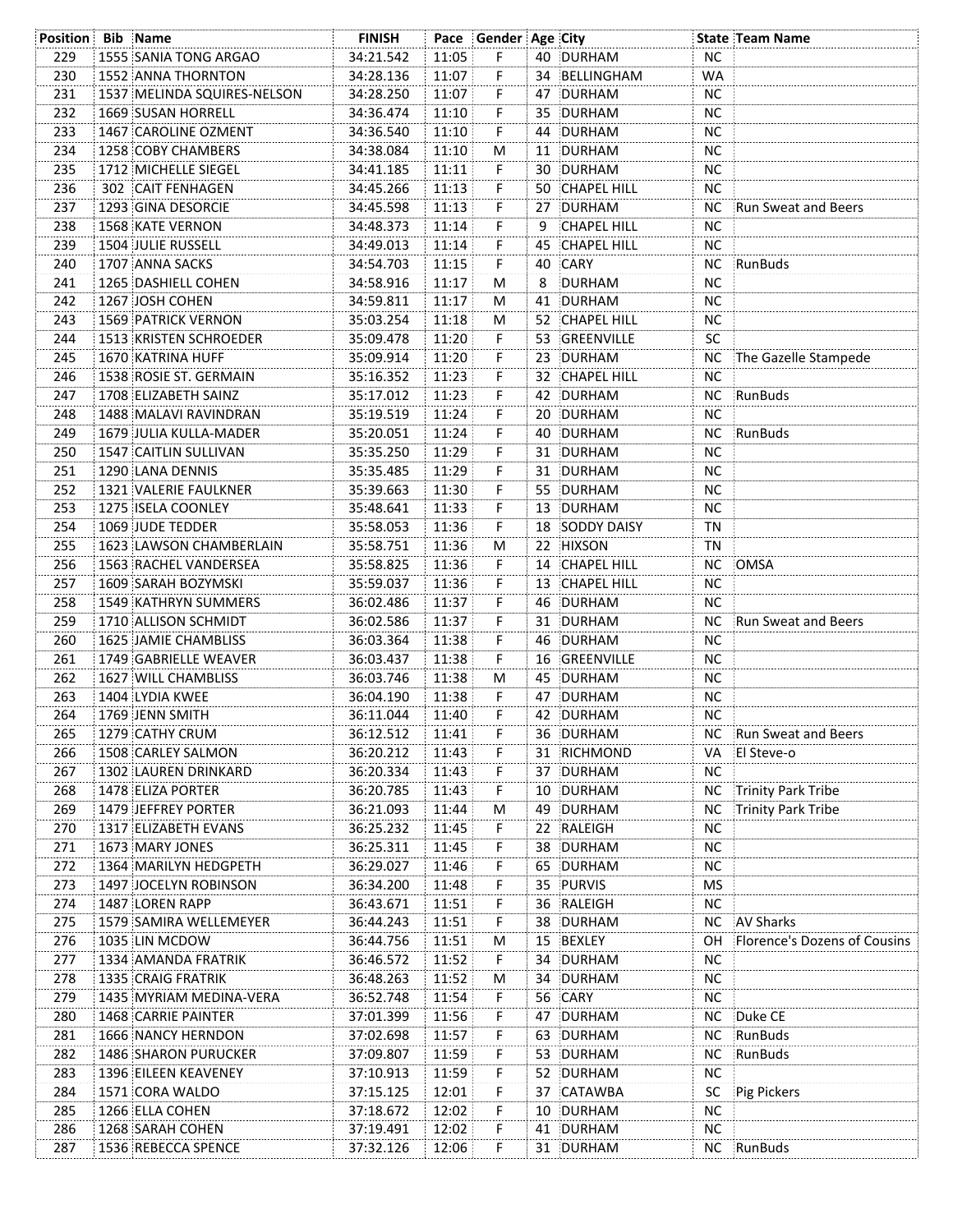| <b>Position Bib Name</b> |                               | <b>FINISH</b> |       | Pace Gender Age City |    |                    |           | <b>State Team Name</b>    |
|--------------------------|-------------------------------|---------------|-------|----------------------|----|--------------------|-----------|---------------------------|
| 288                      | 1214 DEVIKALA BAKTHAVATCHALAM | 37:37.407     | 12:08 | F.                   |    | 29 CARY            |           | NC RunBuds                |
| 289                      | 1779 LUCY EATON               | 37:58.238     | 12:15 | F                    |    | 55 DURHAM          | <b>NC</b> |                           |
| 290                      | 1345 LIAM GERGEN              | 38:05.118     | 12:17 | M                    |    | 11 DURHAM          |           | NC Trinity Park Tribe     |
| 291                      | 1767 JULIA HAWED              | 38:13.596     | 12:20 | F.                   |    | 35 DURHAM          | <b>NC</b> |                           |
| 292                      | 1416 CHRISTINE MALUMPHY       | 38:13.911     | 12:20 | F                    |    | 36 DURHAM          | <b>NC</b> |                           |
| 293                      | 1212 ENNIS BAKER              | 38:16.142     | 12:21 | F                    |    | 52 CHAPEL HILL     | <b>NC</b> |                           |
| 294                      | 1655 KATHARINA FRANZ          | 38:18.998     | 12:21 | F                    |    | 36 CHAPEL HILL     |           | NC UNC Kenan-Flagler      |
| 295                      | 1577 KELLY WEAVER             | 38:19.331     | 12:22 | F                    |    | 39 CHAPEL HILL     | NС        | UNC Kenan-Flagler         |
| 296                      | 1350 HEATHER GRAHAM           | 38:20.127     | 12:22 | F.                   |    | 47 DURHAM          | <b>NC</b> | Trinity Park Tribe        |
| 297                      | 1740 KAREN WURZINGER          | 38:24.570     | 12:23 | F.                   |    | 34 HILLSBOROUGH    | <b>NC</b> |                           |
| 298                      | 1739 JULIE ANNA WURZINGER     | 38:24.574     | 12:23 | F.                   | 7  | HILLSBOROUGH       | <b>NC</b> |                           |
| 299                      | 1616 ANNE-CLAIRE BROUGHTON    | 38:31.215     | 12:25 | F.                   |    | 51 DURHAM          | NC        |                           |
| 300                      | 1721 JORDAN STUDEBAKER        | 38:33.667     | 12:26 | F                    |    | 16 DURHAM          | <b>NC</b> | OMSA                      |
| 301                      | 1241 THEO BRYSON              | 38:34.232     | 12:26 | М                    | 6  | <b>CHAPEL HILL</b> | <b>NC</b> |                           |
| 302                      | 1240 MAYA BRYSON              | 38:34.407     | 12:26 | F.                   | 8  | CHAPEL HILL        | <b>NC</b> |                           |
| 303                      | 1242 VICKY BRYSON             | 38:35.608     | 12:27 | F.                   | 42 | CHAPEL HILL        | NС        |                           |
| 304                      | 1239 KIRK BRYSON              | 38:36.238     | 12:27 | М                    |    | 46 CHAPEL HILL     | NС        |                           |
| 305                      | 1725 HAILEY THEILE            | 38:44.255     | 12:30 | F.                   |    | 35 CARY            | <b>NC</b> |                           |
| 306                      | 1243 KATIE BUCKMAN            |               | 12:30 | F.                   |    | 35 RALEIGH         | <b>NC</b> |                           |
|                          |                               | 38:44.861     |       |                      |    |                    |           |                           |
| 307                      | 1620 REBECCA BUXTON           | 38:46.509     | 12:30 | F.                   |    | 32 CARY            | NС        |                           |
| 308                      | 1619 JOELLA BUXTON            | 38:46.560     | 12:30 | F.                   | 8  | CARY               | NС        |                           |
| 309                      | 1618 ELIORA BUXTON            | 38:46.676     | 12:30 | F.                   | 7  | CARY               | <b>NC</b> |                           |
| 310                      | 1717 PETER SOLOE              | 38:50.597     | 12:32 | М                    |    | 11 DURHAM          | <b>NC</b> |                           |
| 311                      | 1716 CINDY SOLOE              | 38:50.844     | 12:32 | F.                   |    | 47 DURHAM          | NС        |                           |
| 312                      | 1520 AMY SHERIDAN             | 38:50.948     | 12:32 | F.                   |    | 44 DURHAM          | NС        |                           |
| 313                      | 1288 JADEN DEJARNETTE         | 38:51.808     | 12:32 | F.                   |    | 14 DURHAM          |           | NC OMSA                   |
| 314                      | 1380 ANDREA HOFF              | 39:07.184     | 12:37 | F                    |    | 51 DURHAM          |           | NC RunBuds                |
| 315                      | 1692 BRIDGET NESBITT          | 39:07.371     | 12:37 | F                    |    | 32 DURHAM          |           | NC RunBuds                |
| 316                      | 1346 ILA GOCKE                | 39:10.873     | 12:38 | F.                   |    | 11 DURHAM          |           | NC RunBuds                |
| 317                      | 1297 LINCOLN DOMINA           | 39:12.572     | 12:39 | М                    |    | 12 DURHAM          | <b>NC</b> |                           |
| 318                      | 1298 THURSTON DOMINA          | 39:12.677     | 12:39 | M                    |    | 43 DURHAM          | <b>NC</b> |                           |
| 319                      | 1695 IMOGEN PHILLIPS-SYKES    | 39:13.197     | 12:39 | F.                   |    | 11 DURHAM          | NC .      | RunBuds                   |
| 320                      | 1455 MAHNOOR NAZEER           | 39:14.837     | 12:39 | F.                   |    | 22 DURHAM          | <b>NC</b> |                           |
| 321                      | 1377 HAILEY HIRSCHMAN         | 39:26.080     | 12:43 | F.                   |    | 14 CHAPEL HILL     |           | NC Right to a Speedy Mile |
| 322                      | 1523 ANISH SIMHAL             | 39:28.324     | 12:44 | M                    |    | 27 DURHAM          | <b>NC</b> |                           |
| 323                      | 1270 GORDON COLEMAN           | 39:36.296     | 12:46 | M                    |    | 30 RALEIGH         | $NC$      |                           |
| 324                      | 1449 LINDA MORRIS             | 39:39.822     | 12:47 | F                    |    | 71 DURHAM          | NC.       |                           |
| 325                      | 1546 CLAIRE STYLES            | 39:42.264     | 12:48 | F                    |    | 43 DURHAM          |           | NC RunBuds                |
| 326                      | 1414 CAROLINE LINK            | 39:52.759     | 12:52 | F                    |    | 27 TIMBERLAKE      | <b>NC</b> |                           |
| 327                      | 1235 ROYCE BROADRIGHT         | 39:52.917     | 12:52 | М                    |    | 24 TIMBERLAKE      | <b>NC</b> |                           |
| 328                      | 1236 SHERYL BROADRIGHT        | 39:53.331     | 12:52 | F.                   |    | 56 DURHAM          | <b>NC</b> |                           |
| 329                      | 1480 STACEY POSTON            | 39:55.040     | 12:53 | F.                   |    | 50 DURHAM          | <b>NC</b> |                           |
| 330                      | 1713 KATHERINE SIMONSEN       | 39:55.350     | 12:53 | F                    |    | 42 DURHAM          | <b>NC</b> | RunBuds                   |
| 331                      | 1765 CONNOR STARIN            | 39:58.410     | 12:54 | M                    |    | 10 DURHAM          | <b>NC</b> |                           |
| 332                      | 1764 BRIANNE STARIN           | 39:59.146     | 12:54 | F.                   | 40 | DURHAM             | <b>NC</b> |                           |
| 333                      | 1606 MAURICIO BORGEN          | 40:05.231     | 12:56 | M                    |    | 43 CARY            | <b>NC</b> |                           |
| 334                      | 1438 BRYNN MEYEN              | 40:08.111     | 12:57 | F.                   | 9  | DURHAM             | <b>NC</b> | Luka The Lion             |
| 335                      | 1439 RACHEL MEYEN             | 40:08.262     | 12:57 | F                    |    | 41 DURHAM          | NС        | Luka The Lion             |
| 336                      | <b>1671 HOLDEN HUGHES</b>     | 40:09.017     | 12:57 | M                    | 8  | DURHAM             | <b>NC</b> |                           |
| 337                      | 1709 CARMEN SANCHEZ           | 40:09.236     | 12:57 | F                    | 40 | DURHAM             | <b>NC</b> |                           |
| 338                      | 1287 ERIN DEGERMAN            | 40:22.488     | 13:01 | F                    |    | 34 DURHAM          | NС        | The Gazelle Stampede      |
| 339                      | 1425 ASHLEY MATA              | 40:23.540     | 13:02 | F                    |    | 32 DURHAM          | NC.       | RunBuds                   |
| 340                      | 1558 KRISTI TURNER            | 40:24.344     | 13:02 | F                    |    | 39 DURHAM          | <b>NC</b> | RunBuds                   |
| 341                      | 1519 DARA SHAIN               | 40:24.790     | 13:02 | F                    |    | 45 DURHAM          | NC        | RunBuds                   |
| 342                      | 1002 ANNA CHIUMENTO           | 40:25.790     | 13:02 | F                    |    | 27 PITTSTON        | PA        | Team Fall Risk            |
| 343                      | 1580 FRAN WESCOTT             | 40:30.948     | 13:04 | F                    |    | 55 DURHAM          | NC.       | RunBuds                   |
| 344                      | 1406 OLIVIA LEE               | 40:36.970     | 13:06 | F                    |    | 20 OAKLAND         | CA        |                           |
| 345                      | 1216 MALCOLM BARNARD          | 40:38.788     | 13:06 | M                    |    | 23 CARRBORO        | ΝC        |                           |
| 346                      | 1432 JAMES MCNULTY            | 40:49.321     | 13:10 | М                    |    | 38 WHITSETT        | NC.       |                           |
|                          |                               |               |       |                      |    |                    |           |                           |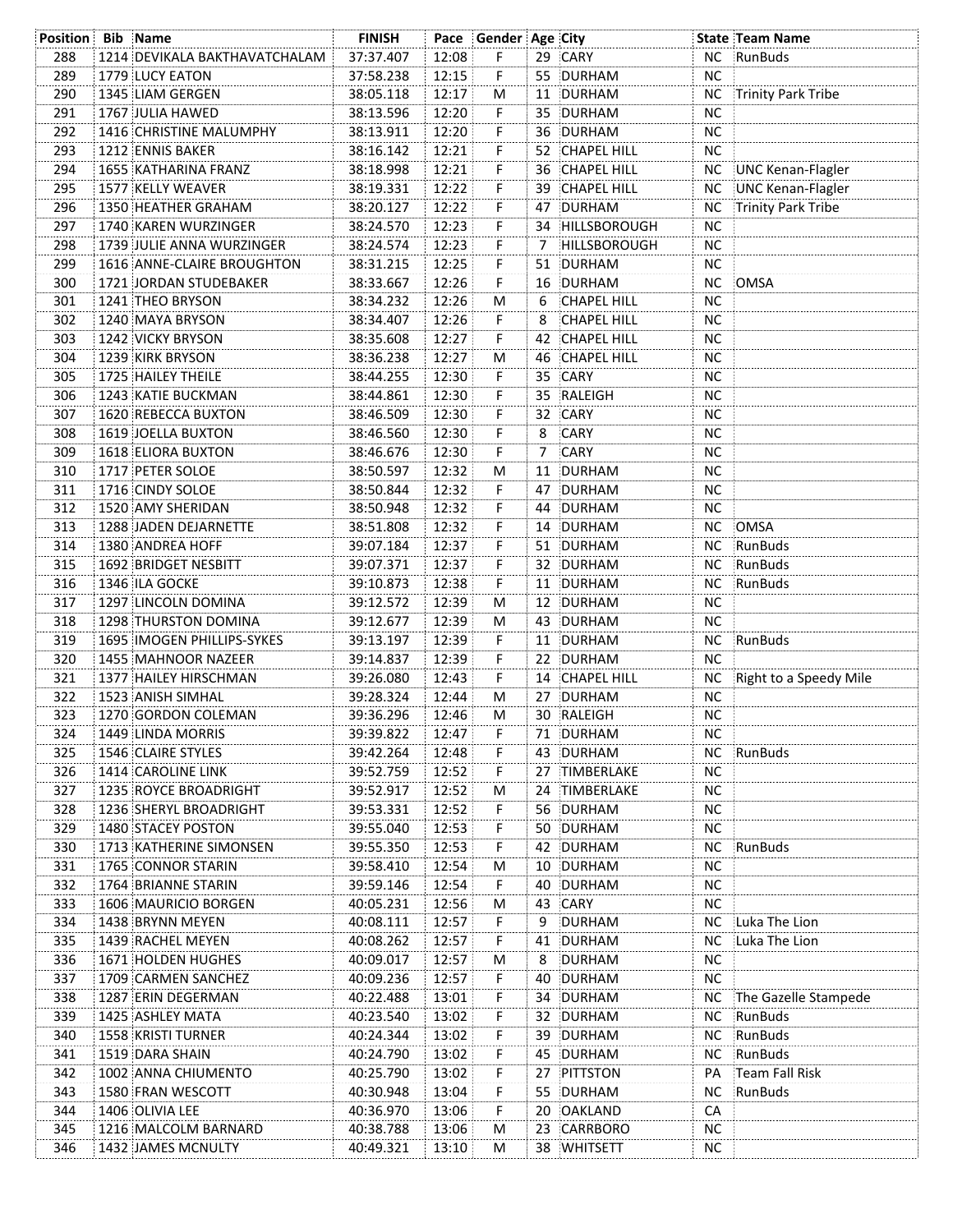| <b>Position Bib Name</b> |                            | <b>FINISH</b> |       | Pace Gender Age City |    |                    |           | <b>State Team Name</b>          |
|--------------------------|----------------------------|---------------|-------|----------------------|----|--------------------|-----------|---------------------------------|
| 347                      | 1027 MARY LONG             | 40:52.301     | 13:11 | F.                   |    | 55 WAYNE           | PA        | Team Fall Risk                  |
| 348                      | 1587 JACKIE WILLINGHAM     | 40:55.989     | 13:12 | F                    |    | 43 GARNER          | <b>NC</b> |                                 |
| 349                      | 1744 RECE WILLINGH         | 40:56.121     | 13:12 | М                    | 6  | GARNER             | NC        |                                 |
| 350                      | 1264 DAN CODA              | 40:57.062     | 13:13 | M                    |    | 33 DURHAM          | <b>NC</b> |                                 |
| 351                      | 1639 JULIE DORING          | 41:00.876     | 13:14 | F                    |    | 44 DURHAM          |           | NC Luka The Lion                |
| 352                      | 1484 ALESHA PRESSLEY       | 41:03.240     | 13:15 | F                    |    | 28 DURHAM          | <b>NC</b> |                                 |
| 353                      | 1224 MICHELLE BENHAM       | 41:03.674     | 13:15 | F                    |    | 37 DURHAM          |           | NC RunBuds                      |
| 354                      | 1772 KATHARINE WHITMORE    | 41:17.941     | 13:19 | F                    |    | 62 DURHAM          | ΝC        | First Pres Durham               |
| 355                      | 1599 QUINN YI              | 41:42.805     | 13:27 | F.                   |    | 35 DURHAM          | <b>NC</b> |                                 |
| 356                      | 1379 LUCY HIRSCHMAN        | 41:47.951     | 13:29 | F                    | 8  | <b>CHAPEL HILL</b> |           | NC Right to a Speedy Mile       |
|                          |                            |               |       | F                    |    |                    | <b>NC</b> | Right to a Speedy Mile          |
| 357                      | 1376 CAITLIN HIRSCHMAN     | 41:47.986     | 13:29 |                      |    | 47 CHAPEL HILL     |           |                                 |
| 358                      | 1578 KRISTI WEBB           | 41:58.111     | 13:32 | F                    |    | 62 CHAPEL HILL     | <b>NC</b> |                                 |
| 359                      | 1596 TODD WOERNER          | 41:58.185     | 13:32 | М                    |    | 62 CHAPEL HILL     | <b>NC</b> |                                 |
| 360                      | 1347 CAITLIN GOFF          | 42:02.807     | 13:34 | F.                   |    | 11 CLIFTON         | VA        |                                 |
| 361                      | 1019 BEA GUMBINNER         | 42:06.151     | 13:35 | F                    |    | 12 WASHINGTON      |           | DC Florence's Dozens of Cousins |
| 362                      | 1238 JULIA BROWN           | 42:08.654     | 13:35 | F                    |    | 29 RALEIGH         | NC.       |                                 |
| 363                      | 1051 CHARLOTTE TURNER      | 42:11.300     | 13:36 | F                    |    | 13 COLUMBUS        |           | OH Florence's Dozens of Cousins |
| 364                      | 1694 MAGGIE PHILLIPS       | 42:43.155     | 13:47 | F                    | 8  | DURHAM             | NC.       |                                 |
| 365                      | 1052 CYRUS TURNER          | 42:46.254     | 13:48 | M                    |    | 11 COLUMBUS        |           | OH Florence's Dozens of Cousins |
| 366                      | 1398 ANDREA KELLS          | 42:49.772     | 13:49 | F.                   |    | 41 DURHAM          | NC.       |                                 |
| 367                      | 1413 JENNY LIGHT           | 42:49.930     | 13:49 | F                    |    | 38 DURHAM          | NС        |                                 |
| 368                      | 1384 JULIE HORTON          | 42:55.411     | 13:51 | F                    |    | 62 CHAPEL HILL     | <b>NC</b> | Run Sweat and Beers             |
| 369                      | 1205 SADIE AMBROSE         | 42:59.744     | 13:52 | F                    | 8  | DURHAM             | <b>NC</b> |                                 |
| 370                      | 1476 MARC PHILLIPS         | 42:59.821     | 13:52 | М                    |    | 46 DURHAM          | NC.       |                                 |
| 371                      | 1632 EMER COLLERAN         | 43:00.593     | 13:52 | F.                   | 39 | GREENSBORO         | NC.       |                                 |
| 372                      | 1773 TONY MEZA             | 43:00.627     | 13:52 | М                    |    | 42 GRAHAM          | NC.       |                                 |
| 373                      | 1445 VICKIE MODLIN         | 43:17.433     | 13:58 | F                    |    | 59 DURHAM          |           | NC RunBuds                      |
| 374                      | 1340 JOYCE GANDEE          | 43:20.245     | 13:59 | F                    |    | 62 MEBANE          | NC        |                                 |
| 375                      | 1061 JULIA ZIDAR           | 45:03.871     | 14:32 | F                    |    | 19 WESTERVILLE     | OН        |                                 |
| 376                      | 1403 TONYA KUHL            | 45:07.031     | 14:33 | F                    |    | 40 TUSCALOOSA      | AL        |                                 |
| 377                      | 1724 DAVID TAPP            | 45:16.711     | 14:36 | M                    |    | 27 DURHAM          | <b>NC</b> |                                 |
| 378                      | 1738 JEVON WRIGHT          | 45:41.074     | 14:44 | М                    |    | 14 ROLESVILLE      | <b>NC</b> |                                 |
| 379                      | 1531 HOLDEN SOMERS         | 45:46.925     | 14:46 | M                    | 8  | DURHAM             | <b>NC</b> |                                 |
| 380                      | 1533 MICHAEL SOMERS        | 45:47.470     | 14:46 | M                    |    | 42 DURHAM          | <b>NC</b> |                                 |
| 381                      | 1025 FREDA KERR            | 46:09.431     | 14:53 | F.                   |    | 54 RALEIGH         | <b>NC</b> |                                 |
| 382                      | 1503 MARIE-LOUISE RUSS     | 46:13.437     | 14:55 | F                    |    | 53 DURHAM          |           | NC RunBuds                      |
| 383                      | 1607 ABIGAIL BOZYMSKI      | 46:17.920     | 14:56 | F                    |    | 11 CHAPEL HILL     | <b>NC</b> |                                 |
| 384                      | 1564 SARAH VANDERSEA       | 46:21.734     | 14:57 | F                    | 9  | <b>CHAPEL HILL</b> |           | NC OMSA                         |
|                          | 1706 STELLA RUVO           | 46:22.275     | 14:57 |                      |    | <b>CHAPEL HILL</b> |           |                                 |
| 385                      |                            | 46:41.019     |       | F                    | 9  |                    |           | NC OMSA                         |
| 386                      | 1667 KAITLYN HORN          |               | 15:04 | F                    |    | 11 DURHAM          | <b>NC</b> |                                 |
| 387                      | 1668 SOPHIE HORN           | 46:41.349     | 15:04 | F                    | 8  | DURHAM             | <b>NC</b> |                                 |
| 388                      | <b>1691 PATRICK MURPHY</b> | 46:45.894     | 15:05 | М                    |    | 57 DURHAM          |           | NC RunBuds                      |
| 389                      | 1530 TIFFANY SMITH         | 46:48.684     | 15:06 | F                    |    | 38 DURHAM          | <b>NC</b> |                                 |
| 390                      | <b>1650 LUCY EULER</b>     | 46:50.995     | 15:06 | F                    |    | 10 DURHAM          | <b>NC</b> |                                 |
| 391                      | 1282 ISA CUMMINGS          | 46:52.633     | 15:07 | F                    |    | 10 DURHAM          | <b>NC</b> |                                 |
| 392                      | 1204 OWEN AMBROSE          | 46:59.928     | 15:09 | М                    |    | 10 DURHAM          | <b>NC</b> |                                 |
| 393                      | 1328 CHARLIE FLOWE         | 47:02.806     | 15:10 | М                    |    | 11 DURHAM          | <b>NC</b> |                                 |
| 394                      | 1244 TANGELA BURKS         | 47:11.649     | 15:13 | F                    |    | 47 RALEIGH         | <b>NC</b> |                                 |
| 395                      | 1286 WYATT DEAN            | 47:24.779     | 15:17 | М                    | 8  | DURHAM             | NC.       |                                 |
| 396                      | 1426 BEN MCCORMICK         | 47:30.019     | 15:19 | М                    |    | 31 DURHAM          | <b>NC</b> |                                 |
| 397                      | 1502 KAREN ROOF            | 48:02.609     | 15:30 | F                    |    | 53 CHARLOTTE       | NC.       |                                 |
| 398                      | 1389 PEGGY JAMES           | 48:11.158     | 15:33 | F                    |    | 48 DURHAM          | NС        |                                 |
| 399                      | 1777 MICHAEL LEIBOWITZ     | 48:15.462     | 15:34 | М                    |    | 65 CHARLESTON      | <b>SC</b> |                                 |
| 400                      | 1420 COREY MASER           | 48:33.044     | 15:40 | F                    |    | 38 APEX            | <b>NC</b> |                                 |
| 401                      | 1653 KATIE FITZGERALD      | 48:58.949     | 15:48 | F                    |    | 36 RALEIGH         | ΝC        | EDF                             |
| 402                      | 1698 PAXTON RAMSDELL       | 49:01.102     | 15:49 | м                    |    | 35 RALEIGH         | NС        | :EDF                            |
| 403                      | 1252 KATHY CARTER          | 49:03.356     | 15:49 | F                    |    | 60 DURHAM          | NC.       |                                 |
| 404                      | 1325 JULIA FISHER          | 49:10.986     | 15:52 | F                    |    | 36 DURHAM          | NС        | Luka The Lion                   |
| 405                      | 1646 ZENEVU ELIAS          | 49:12.000     | 15:52 | F                    | 9  | DURHAM             |           | NC Luka The Lion                |
|                          |                            |               |       |                      |    |                    |           |                                 |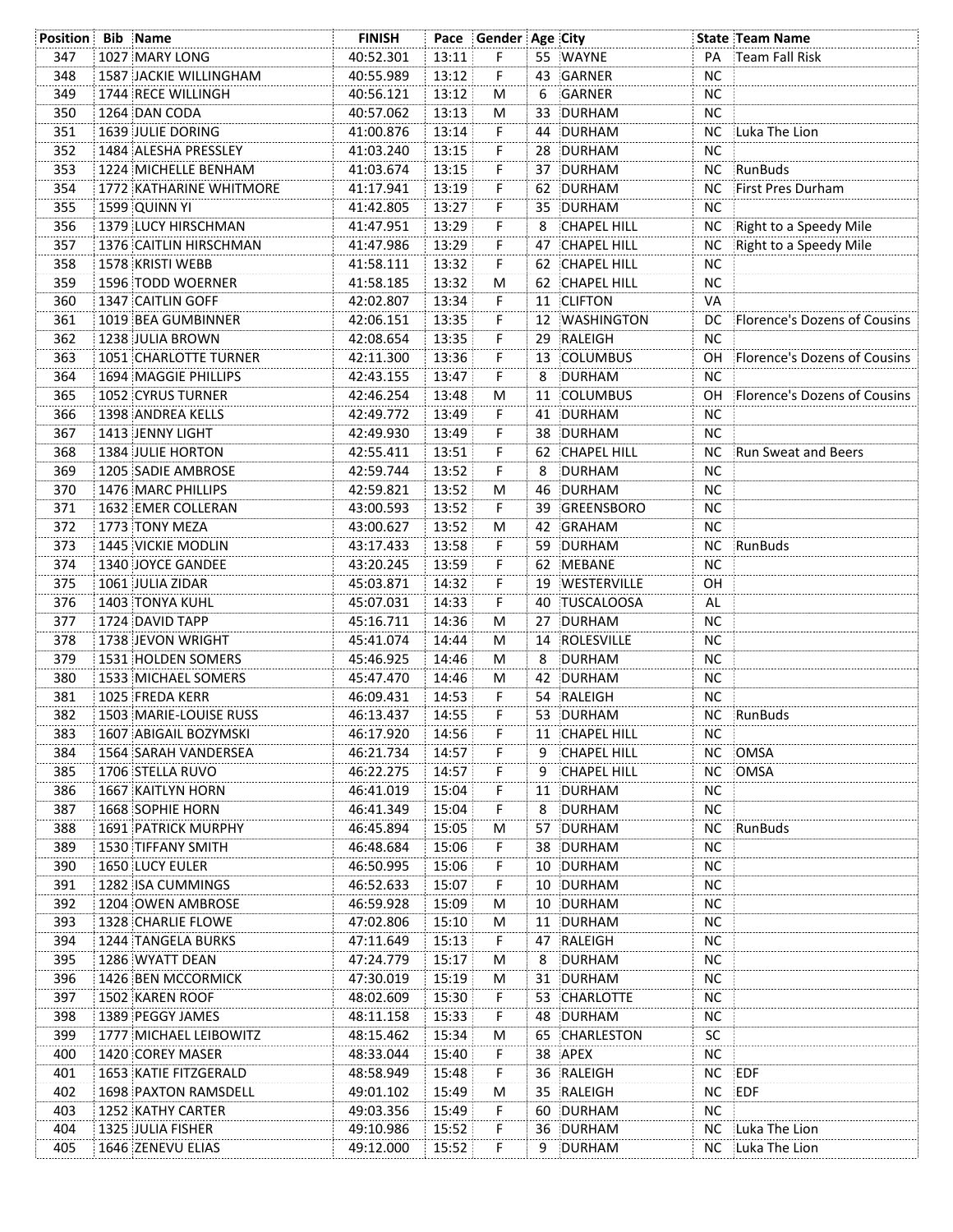| <b>Position Bib Name</b> |   |                             | <b>FINISH</b> |       | Pace Gender Age City |   |                  |                | <b>State Team Name</b>          |
|--------------------------|---|-----------------------------|---------------|-------|----------------------|---|------------------|----------------|---------------------------------|
| 406                      |   | 1326 MAIA FISHER            | 49:12.966     | 15:52 | F                    |   | 7 DURHAM         |                | NC Luka The Lion                |
| 407                      |   | 1682 MARIE MALINOSKY        | 49:13.727     | 15:53 | F                    |   | 7 HILLSBOROUGH   | NC             | Luka The Lion                   |
| 408                      |   | 1683 PETER MALINOSKY        | 49:14.543     | 15:53 | M                    |   | 36 HILLSBOROUGH  | NC             | Luka The Lion                   |
| 409                      |   | 1485 RUTH PROCTOR           | 49:14.618     | 15:53 | F                    |   | 58 CHAPEL HILL   | <b>NC</b>      |                                 |
| 410                      |   | 1309 SOFIA EDELMAN          | 49:15.007     | 15:53 | F                    |   | 22 DURHAM        | NC.            |                                 |
| 411                      |   | 1634 GISELE CORREIA         | 49:16.025     | 15:54 | F                    |   | 56 MORRISVILLE   | <b>NC</b>      |                                 |
| 412                      |   | 1291 LLOYD DEPERSIG         | 49:50.895     | 16:05 | M                    |   | 76 HOLLY SPRINGS | <b>NC</b>      |                                 |
| 413                      |   | 1203 ANNIE AMBROSE          | 50:52.907     | 16:25 | F                    |   | 44 DURHAM        | <b>NC</b>      |                                 |
| 414                      |   | 1728 EILA VOLOSHEN          | 51:12.513     | 16:31 | F                    |   | 36 DURHAM        |                | NC Luka the Lion                |
| 415                      |   | 1060 JENNIFER ZIDAR         | 51:26.519     | 16:35 | F.                   |   | 50 WESTERVILLE   | OH             |                                 |
| 416                      |   | <b>1541 NICHOLAS STANOS</b> | 51:26.997     | 16:35 | M                    |   | 11 WESTERVILLE   | OH             |                                 |
| 417                      |   | 1703 AMELIA RUVO            | 51:42.078     | 16:41 | F.                   |   | 14 CHAPEL HILL   | NC             | OMSA                            |
| 418                      |   | 1277 LYNN COWART            | 51:42.795     | 16:41 | F.                   |   | 58 TITUSVILLE    | FL.            |                                 |
| 419                      |   | 1651 ELLIE EVERETT          | 51:45.253     | 16:42 | F.                   |   | 9 DURHAM         | <b>NC</b>      |                                 |
| 420                      |   | 1652 LUKE EVERETT           | 51:45.740     | 16:42 | м                    |   | 43 DURHAM        | <b>NC</b>      |                                 |
| 421                      |   | 1615 PAIGE BROCK            | 51:56.035     | 16:45 | F.                   |   | 45 DURHAM        | <b>NC</b>      |                                 |
| 422                      |   | 1498 MEGAN ROBINSON         | 52:21.780     | 16:53 | F.                   |   | 10 PINEVILLE     | <b>NC</b>      |                                 |
| 423                      |   | <b>1495 BROOKE ROBINSON</b> | 52:22.032     | 16:54 | F.                   |   | 12 PINEVILLE     | <b>NC</b>      |                                 |
| 424                      |   | 1631 IDA CLARKE             | 52:26.127     | 16:55 | F.                   | 7 | CARRBORO         | <b>NC</b>      |                                 |
| 425                      |   | 1676 SHEILA KERRIGAN        | 52:26.225     | 16:55 | F.                   |   | 66 CHAPEL HILL   | NC.            |                                 |
| 426                      |   | 1465 JONATHAN OLOFSSON      | 52:33.064     | 16:57 | м                    |   | 30 RALEIGH       | NC.            |                                 |
| 427                      |   | 1466 LAUREN OLOFSSON        | 52:33.177     | 16:57 | F.                   |   | 30 RALEIGH       | <b>NC</b>      |                                 |
| 428                      |   | 1705 LAUREL RUVO            | 52:34.173     | 16:57 | F.                   |   | 11 CHAPEL HILL   | NC             | OMSA                            |
| 429                      |   | 1440 TRICIA MICKELBERRY     | 52:36.466     | 16:58 | F.                   |   | 52 CHAPEL HILL   | NС             |                                 |
| 430                      |   | 1704 GABI RUVO              | 52:36.481     | 16:58 | F.                   |   | 16 CHAPEL HILL   | NC.            | OMSA                            |
| 431                      |   | 1505 ANDREW RUVO            | 52:36.559     | 16:58 | м                    |   | 43 CHAPEL HILL   | NC.            | OMSA                            |
| 432                      |   | 1471 KATIE PARKER           | 52:39.113     | 16:59 | F.                   |   | 32 DURHAM        | NC.            | :OMSA                           |
| 433                      |   | 1575 JULIE WARNER           | 53:07.729     | 17:08 | F.                   |   | 54 FORT MILL     | SC             |                                 |
| 434                      |   | 1496 JAIME ROBINSON         | 53:08.004     | 17:08 | F.                   |   | 42 PINEVILLE     | NC.            |                                 |
| 435                      |   | 1499 SCOTT ROBINSON         | 53:08.428     | 17:08 | м                    |   | 47 PINEVILLE     | NC.            |                                 |
| 436                      |   | 1022 MAGGIE GUMBINNER       | 53:15.998     | 17:11 | F.                   |   | 45 WASHINGTON    |                | DC Florence's Dozens of Cousins |
| 437                      |   | 1053 PIERS TURNER           | 53:16.670     | 17:11 | M                    |   | 44 COLUMBUS      | OH             | Florence's Dozens of Cousins    |
| 438                      |   | 1044 ALISON NORRIS          | 53:17.179     | 17:11 | F.                   |   | 46 BEXLEY        | OH.            | Florence's Dozens of Cousins    |
| 439                      |   | 1608 MARK BOZYMSKI          | 53:38.445     | 17:18 | М                    |   | 58 CHAPEL HILL   | <b>NC</b>      |                                 |
| 440                      |   | 1560 BRIAN VANDERSEA        | 53:38.870     | 17:18 | м                    |   | 46 CHAPEL HILL   |                | NC OMSA                         |
| 441                      |   | 1046 PONPONG POPUN          | 54:04.919     | 17:26 | м                    |   | 55 ROCKLEDGE     |                | FL Team Popun                   |
| 442                      |   | 1045 KRISTINE POPUN         | 54:15.514     | 17:30 | F                    |   | 55 ROCKLEDGE     | FL             | Team Popun                      |
| 443                      |   | 1226 ERIN BENNETT           | 54:48.983     | 17:41 | F                    |   | 49 RALEIGH       |                | NC Duke CE                      |
| 444                      |   | 1601 SKYE ZAKRZEWSKI        | 54:49.320     | 17:41 | F                    |   | 33 DURHAM        | NC.            | Duke CE                         |
| 445                      |   | 1774 BIBI ARDITTE           | 54:54.407     | 17:43 | F                    |   | 54 BRISTOL       | R <sub>l</sub> |                                 |
| 446                      |   | 1442 SHEILA MIGLARESE       | 55:02.889     | 17:45 | F                    |   | 62 DURHAM        | <b>NC</b>      |                                 |
| 447                      |   | 1584 KAREN WHITNEY          | 55:16.119     | 17:50 | F                    |   | 63 DURHAM        | <b>NC</b>      |                                 |
| 448                      |   | 1775 ED ARDITTE             | 55:25.024     | 17:53 | M                    |   | 59 BRISTOL       | R <sub>l</sub> |                                 |
| 449                      |   | 1697 PAM PURCELL            | 55:29.453     | 17:54 | F.                   |   | 61 DURHAM        | <b>NC</b>      | RunBuds                         |
| 450                      |   | 1050 LEMUEL THORNTON        | 55:53.138     | 18:02 | M                    |   | 53 RALEIGH       | <b>NC</b>      |                                 |
| 451                      |   | 1494 CRIS RIVERA            | 56:07.550     | 18:06 | F.                   |   | 46 DURHAM        |                | NC First Pres Durham            |
| 452                      |   | 1511 MARIE SAPPENFIELD      | 56:07.835     | 18:06 | F                    |   | 61 BAHAMA        | <b>NC</b>      | First Pres Durham               |
| 453                      |   | 1510 LAURA SAPPENFIELD      | 56:09.461     | 18:07 | F                    |   | 29 DURHAM        | <b>NC</b>      | First Pres Durham               |
| 454                      |   | 1299 MINDY DOUGLAS          | 56:09.757     | 18:07 | F                    |   | 49 DURHAM        | <b>NC</b>      | First Pres Durham               |
| 455                      |   | 1375 SHARON HIRSCH          | 56:17.275     | 18:09 | F                    |   | 53 DURHAM        | <b>NC</b>      | First Pres Durham               |
| 456                      |   | 1304 SUSAN DUNLAP           | 56:17.506     | 18:09 | F                    |   | 63 DURHAM        | <b>NC</b>      |                                 |
| 457                      |   | 1681 JENNA LATIOLAIS        | 56:37.110     | 18:16 | F                    |   | 33 DUSON         | LA             |                                 |
| 458                      |   | 1419 ALEX MASER             | 56:38.381     | 18:16 | M                    | 7 | APEX             | <b>NC</b>      |                                 |
| 459                      |   | 1020 ELLA GUMBINNER         | 56:48.365     | 18:19 | F                    |   | 13 WASHINGTON    | DC.            | Florence's Dozens of Cousins    |
| 460                      |   | 1232 CASSIE BOYCE           | 56:48.383     | 18:19 | F                    |   | 30 CHAPEL HILL   | <b>NC</b>      | Duke CE                         |
| 461                      | 1 | LAURA MCDOW                 | 56:48.949     | 18:19 | F                    |   | 15 DURHAM        | NC.            | Florence's Dozens of Cousins    |
| 462                      |   | 1390 ISABEL KAGAN           | 56:49.322     | 18:20 | F                    |   | 15 DURHAM        | NC.            | SoDu warriors                   |
| 463                      |   | 1233 JIM BOYCE              | 56:49.553     | 18:20 | M                    |   | 35 CHAPEL HILL   | NC.            | Duke CE                         |
| 464                      |   | 1732 LUCI WERT              | 56:49.961     | 18:20 | F                    |   | 15 DURHAM        | NC.            |                                 |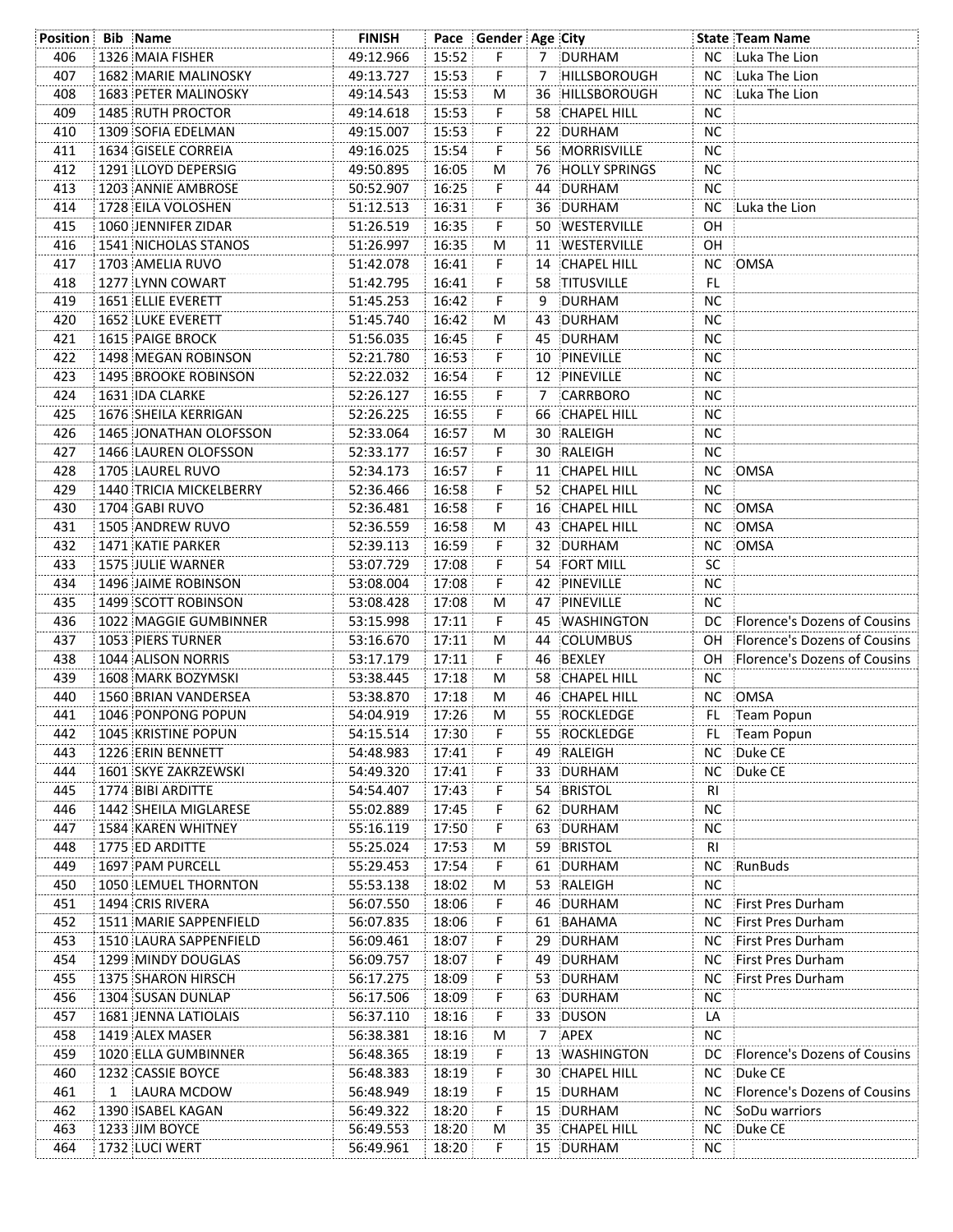| <b>Position Bib Name</b> |                            | <b>FINISH</b> |       | Pace Gender Age City |    |                      |           | <b>State Team Name</b>       |
|--------------------------|----------------------------|---------------|-------|----------------------|----|----------------------|-----------|------------------------------|
| 465                      | 1431 BETH MCLENDON-ARVIK   | 58:12.245     | 18:46 | F.                   |    | 51 DURHAM            |           | NC SoDu warriors             |
| 466                      | 1391 LAURA KAGAN           | 58:13.176     | 18:47 | F                    |    | 51 DURHAM            | ΝC        | SoDu warriors                |
| 467                      | 1026 BRIAN LONG            | 59:06.178     | 19:04 | M                    |    | 19 WAYNE             | PA        | Team Fall Risk               |
| 468                      | 1012 EMILY GAVIGAN         | 59:06.364     | 19:04 | F.                   |    | 29 MOUNT POCONO      | PА        | Team Fall Risk               |
| 469                      | 1734 RACHEL WHITE          | 59:16.440     | 19:07 | F                    |    | 35 PITTSBORO         | ΝC        | UNC Kenan-Flagler            |
| 470                      | 1535 KARSEN SPAIN          | 59:16.986     | 19:07 | F.                   |    | 29 BAHAMA            | NС        | UNC Kenan-Flagler            |
| 471                      | 1031 CLARKSON MCDOW        | 59:20.635     | 19:08 | м                    |    | 74 ROCK HILL         | SC        |                              |
| 472                      | 1032 DODIE MCDOW           | 59:20.755     | 19:08 | м                    |    | 48 BEXLEY            | OH        | Florence's Dozens of Cousins |
| 473                      | 1395 DAVID KEAVENEY        | 59:21.184     | 19:09 | М                    |    | 61 DURHAM            | <b>NC</b> |                              |
| 474                      | 1038 RANDOLPH MCDOW        | 59:22.280     | 19:09 | М                    |    | 46 ATLANTA           | GA        | Florence's Dozens of Cousins |
| 475                      | 1034 LAUREN MCDOW          | 59:22.354     | 19:09 | F.                   |    | 36 ATLANTA           | GA        | Florence's Dozens of Cousins |
| 476                      | 1023 CATHERINE IANUZZI     | 59:22.681     | 19:09 | F                    |    | 11 CHANDLER          | AZ        | Team Fall Risk               |
| 477                      | 1750 LORELEI WEAVER        | 1:00:01.174   | 19:22 | F                    |    | 12 GREENVILLE        | <b>NC</b> |                              |
| 478                      | 1751 GRACE GAVIGAN         | 1:00:02.504   | 19:22 | F.                   |    | 56 GREENVILLE        | <b>NC</b> |                              |
| 479                      | 1048 ANNE SMITH            | 1:00:02.561   | 19:22 | F.                   |    | 64 CHANDLER          | AZ        | Team Fall Risk               |
| 480                      | 1735 TRISTAN WHITE         | 1:00:12.158   | 19:25 | м                    |    | 35 PITTSBORO         | ΝC        | UNC Kenan-Flagler            |
| 481                      | 1745 JACK OKES             | 1:00:18.815   | 19:27 | M                    |    | 59 HILLSBOROUGH      | <b>NC</b> |                              |
| 482                      | 1746 BRENDAN OAKES         | 1:00:22.209   | 19:28 | M                    |    | 26 CHARLOTTESVILLE   | VA        |                              |
| 483                      | 1271 BECKY COLEY           | 1:00:33.650   | 19:32 | F.                   |    | 40 CHAPEL HILL       | NC        | OMSA                         |
| 484                      | 1477 JENNIE PICKETT        | 1:00:33.785   | 19:32 | F.                   |    | 42 DURHAM            | NC.       | OMSA                         |
| 485                      | 1062 MAURA ZIDAR           | 1:00:34.105   | 19:32 | F.                   |    | 23 WESTERVILLE       | OН        |                              |
| 486                      | 1572 AVERY WARD            | 1:00:40.212   | 19:34 | F.                   |    | 43 CHAPEL HILL       | NC        | OMSA                         |
| 487                      | 1573 PEYTON WARD           | 1:00:40.274   | 19:34 | F.                   |    | 18 CHAPEL HILL       | <b>NC</b> | OMSA                         |
| 488                      | 1318 KATIE EWING           | 1:00:40.682   | 19:34 | F                    |    | 25 DURHAM            | NC.       | <b>OMSA</b>                  |
| 489                      | 1424 ZOE MASLOW            | 1:00:52.878   | 19:38 | F                    | 7  | DURHAM               | NС        |                              |
| 490                      | 1422 GARY MASLOW           | 1:00:53.353   | 19:38 | м                    |    | 40 DURHAM            | <b>NC</b> |                              |
| 491                      | 1423 PEGGY MASLOW          | 1:00:56.288   | 19:39 | F.                   |    | 72 PORT WASHINGTON   | <b>NY</b> |                              |
| 492                      | 1064 HELEN EGGER           | 1:01:02.806   | 19:41 | F.                   |    | 58 DURHAM            |           | NC Team Sasha                |
| 493                      | 1063 DANIEL EGGER          | 1:01:03.143   | 19:42 | М                    |    | 57 DURHAM            | NC.       | Team Sasha                   |
| 494                      | 1068 SASHA EGGER           | 1:01:03.440   | 19:42 | M                    |    | 23 DURHAM            | NC.       | Team Sasha                   |
| 495                      | 1517 MIKE SEPELAK          | 1:01:29.506   | 19:50 | м                    |    | 64 PITTSBORO         | <b>NC</b> |                              |
| 496                      | 1458 CATHI LEIGH NICHOLSON | 1:01:44.728   | 19:55 | F.                   |    | 35 ROCK HILL         | <b>SC</b> | Pig Pickers                  |
| 497                      | 1459 GRIFFIN NICHOLSON     | 1:01:44.893   | 19:55 | М                    |    | 35 ROCK HILL         | <b>SC</b> | Pig Pickers                  |
| 498                      | 1462 TIP NICHOLSON         | 1:01:45.155   | 19:55 | М                    |    | 64 STATESVILLE       |           | NC Pig Pickers               |
| 499                      | 1747 MARIE CONRAD          | 1:01:47.034   | 19:56 | F.                   |    | 65 CHAPEL HILL       | <b>NC</b> |                              |
| 500                      | 1324 CHARLIE FISHER        | 1:01:48.549   | 19:56 | M                    |    | 62 CHAPEL HILL       |           | NC Luka The Lion             |
| 501                      | 1633 MARIE CONRAD          | 1:01:48.622   | 19:56 | F                    | 65 | <b>CHAPEL HILL</b>   | NC        | Luka The Lion                |
| 502                      | 1327 ZACH FISHER           | 1:01:49.522   | 19:56 | M                    |    | 38 DURHAM            |           | NC Luka The Lion             |
| 503                      | 1461 RICHARD NICHOLSON     | 1:02:11.291   | 20:04 | M                    |    | 63 ROCK HILL         | SC        | Pig Pickers                  |
| 504                      | 1007 CONNIE DAVIS          | 1:02:17.777   | 20:05 | F.                   |    | 71 LIVERMORE         | CA        | Lauren's Angels              |
| 505                      | 1059 BOB ZIDAR             | 1:02:38.620   | 20:12 | M                    |    | 61 WESTERVILLE       | OH        |                              |
| 506                      | 1407 HEATHER LEIGH         | 1:02:43.077   | 20:14 | F                    | 35 | DURHAM               | NC        | Duke CE                      |
| 507                      | 1408 LAUREAN LEIGH         | 1:02:44.531   | 20:14 | F                    | 39 | <b>HOLLY SPRINGS</b> | <b>NC</b> | Duke CE                      |
| 508                      | 1512 BILLY SCHOCH          | 1:02:44.651   | 20:14 | F                    |    | 34 DURHAM            | <b>NC</b> | Duke CE                      |
| 509                      | 1003 CATHY CHIUMENTO       | 1:02:48.647   | 20:15 | Ë                    | 58 | PITTSTON             | PA        | Team Fall Risk               |
| 510                      | 1013 GRACE GAVIGAN         | 1:02:49.114   | 20:16 | Ë                    | 56 | <b>WILKES BARRE</b>  | PA        | Team Fall Risk               |
| 511                      | 1004 JOSEPH CHIUMENTO      | 1:02:50.658   | 20:16 | M                    | 58 | PITTSTON             | PA        | Team Fall Risk               |
| 512                      | 1409 LAWRENCE LEIGH        | 1:02:50.811   | 20:16 | M                    | 60 | HILLSBOROUGH         | <b>NC</b> | Duke CE                      |
| 513                      | 1696 MEGAN PHILPOTT        | 1:03:18.636   | 20:25 | F                    |    | 41 DURHAM            | <b>NC</b> | OMSA                         |
| 514                      | 1645 KAITLYN EDDY          | 1:03:18.658   | 20:25 | F                    | 9  | DURHAM               | <b>NC</b> | OMSA                         |
| 515                      | 1001 HEATHER BURNETTE      | 1:04:49.327   | 20:55 | F                    | 42 | LAURINBURG           | NC.       | Team Snail                   |
| 516                      | 1308 WILLIAM EARNHARDT     | 1:04:49.427   | 20:55 | Μ                    |    | 34 CARY              | <b>NC</b> | Pig Pickers                  |
| 517                      | 1000 EZEKIEL BURNETTE      | 1:04:50.524   | 20:55 | M                    | 10 | LAURINBURG           | <b>NC</b> | Team Snail                   |
| 518                      | 1307 LAUREN EARNHARDT      | 1:05:00.131   | 20:58 | F                    | 39 | CARY                 | <b>NC</b> | Pig Pickers                  |
| 519                      | 1644 MARIANA EARNHARDT     | 1:05:00.426   | 20:58 | F                    | 69 | RALEIGH              | NC.       | Pig Pickers                  |
| 520                      | 1642 BILL EARNHARDT        | 1:05:00.581   | 20:58 | M                    | 70 | RALEIGH              | NC.       | Pig Pickers                  |
| 521                      | 1678 AMRITHA KIDIYOOR      | 1:05:04.252   | 20:59 | F                    |    | 33 DURHAM            | <b>NC</b> |                              |
| 522                      | 1447 AMAIE MORILLO-VASQUEZ | 1:06:35.800   | 21:29 | Ë                    | 9  | <b>DURHAM</b>        | <b>NC</b> | UNC Kenan-Flagler            |
| 523                      | 1566 PEDRO VASQUEZ         | 1:06:36.011   | 21:29 | M                    |    | 36 DURHAM            | NC        | UNC Kenan-Flagler            |